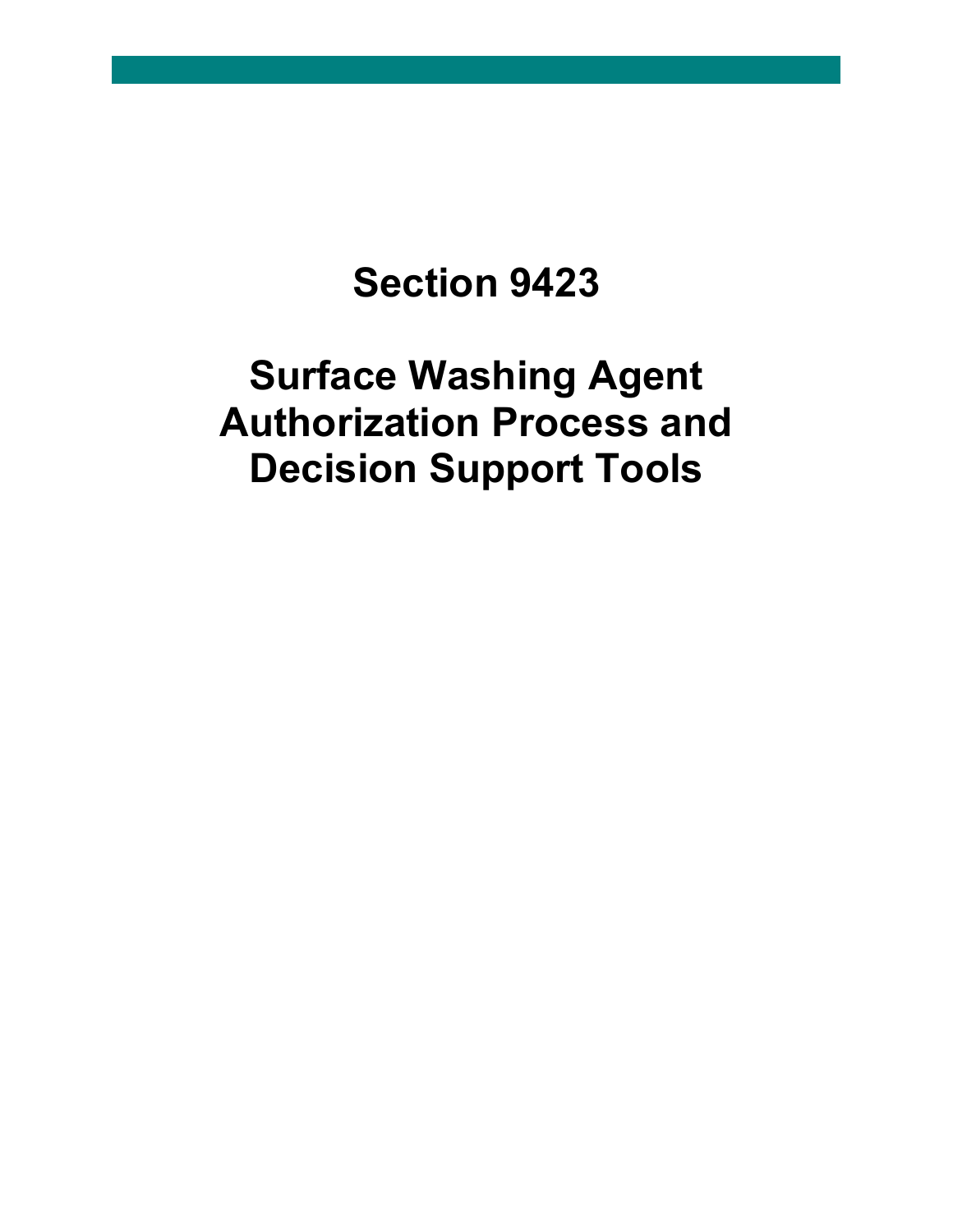

#### **Section Page**

| 9423 |        |                                                                 | Surface Washing Agent Authorization Process and                      |  |  |  |  |  |
|------|--------|-----------------------------------------------------------------|----------------------------------------------------------------------|--|--|--|--|--|
|      |        |                                                                 |                                                                      |  |  |  |  |  |
|      | Part A |                                                                 | Description of Surface Washing Agent Approval Zone in RRT            |  |  |  |  |  |
|      |        |                                                                 |                                                                      |  |  |  |  |  |
|      | Part B |                                                                 | Typical/Recommended Timing and Work Flow for Surface Washing         |  |  |  |  |  |
|      |        |                                                                 |                                                                      |  |  |  |  |  |
|      | Part C | Decision Support Tools Summary for the Development of a Surface |                                                                      |  |  |  |  |  |
|      |        |                                                                 |                                                                      |  |  |  |  |  |
|      |        |                                                                 |                                                                      |  |  |  |  |  |
|      |        |                                                                 | Tool 2 Environmental Unit Recommendation Memo to the FOSC/UC  9423-6 |  |  |  |  |  |
|      |        | Section 1                                                       | UC Signature Page for Dispersant Recommendation                      |  |  |  |  |  |
|      |        | Memo                                                            | 9423-6                                                               |  |  |  |  |  |
|      |        | Section 2                                                       | <b>Environmental Unit Dispersant Use</b>                             |  |  |  |  |  |
|      |        |                                                                 |                                                                      |  |  |  |  |  |
|      |        | Section 3                                                       | Spill-Specific Information Highlights for the                        |  |  |  |  |  |
|      |        |                                                                 |                                                                      |  |  |  |  |  |
|      | Tool 3 |                                                                 | Region 10 Response Team Record of Dispersant Decision  9423-14       |  |  |  |  |  |
|      |        |                                                                 |                                                                      |  |  |  |  |  |
|      |        |                                                                 |                                                                      |  |  |  |  |  |
|      | Tool 4 |                                                                 |                                                                      |  |  |  |  |  |
|      |        |                                                                 |                                                                      |  |  |  |  |  |
|      |        |                                                                 |                                                                      |  |  |  |  |  |
|      |        |                                                                 |                                                                      |  |  |  |  |  |
|      |        |                                                                 |                                                                      |  |  |  |  |  |
|      |        |                                                                 | Best Management Practices to Protect and Minimize Response Impacts   |  |  |  |  |  |
|      |        |                                                                 |                                                                      |  |  |  |  |  |
|      |        |                                                                 | Surface Washing Agent Implementation and Monitoring 9423-17          |  |  |  |  |  |
|      |        |                                                                 |                                                                      |  |  |  |  |  |
|      |        |                                                                 |                                                                      |  |  |  |  |  |
|      |        |                                                                 |                                                                      |  |  |  |  |  |
|      |        |                                                                 |                                                                      |  |  |  |  |  |
|      |        |                                                                 | Best Management Practices to Protect and Minimize Response Impacts   |  |  |  |  |  |
|      |        |                                                                 |                                                                      |  |  |  |  |  |
|      |        |                                                                 |                                                                      |  |  |  |  |  |
|      |        |                                                                 | Activity Schedule, Staging Base Briefing, and Staging Base           |  |  |  |  |  |
|      |        |                                                                 |                                                                      |  |  |  |  |  |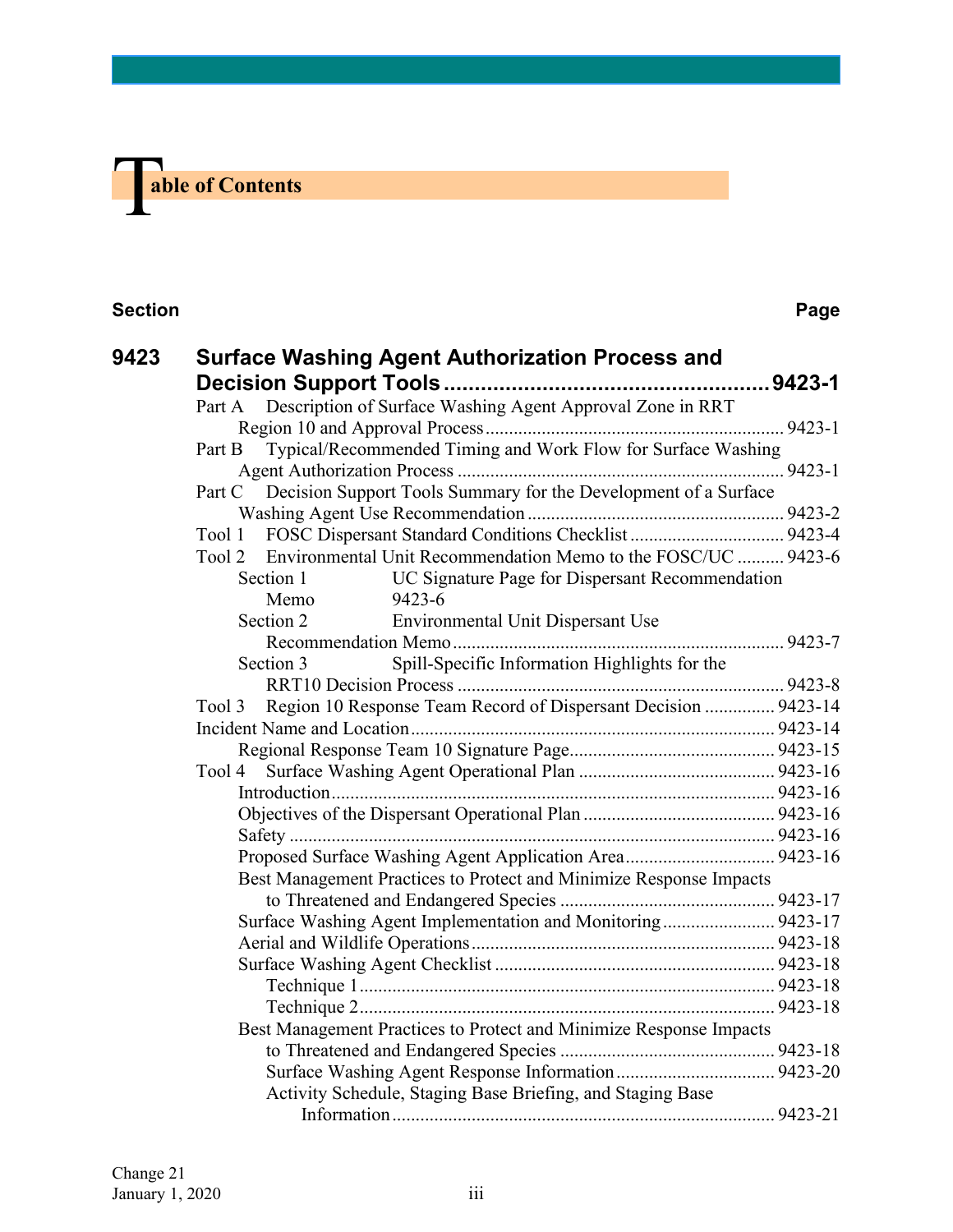# **Table of Contents (cont.)**

#### **Section Page**

| Tool 5 Tribal and other Trustee Technical Coordination Master List 9423-22 |  |
|----------------------------------------------------------------------------|--|
|                                                                            |  |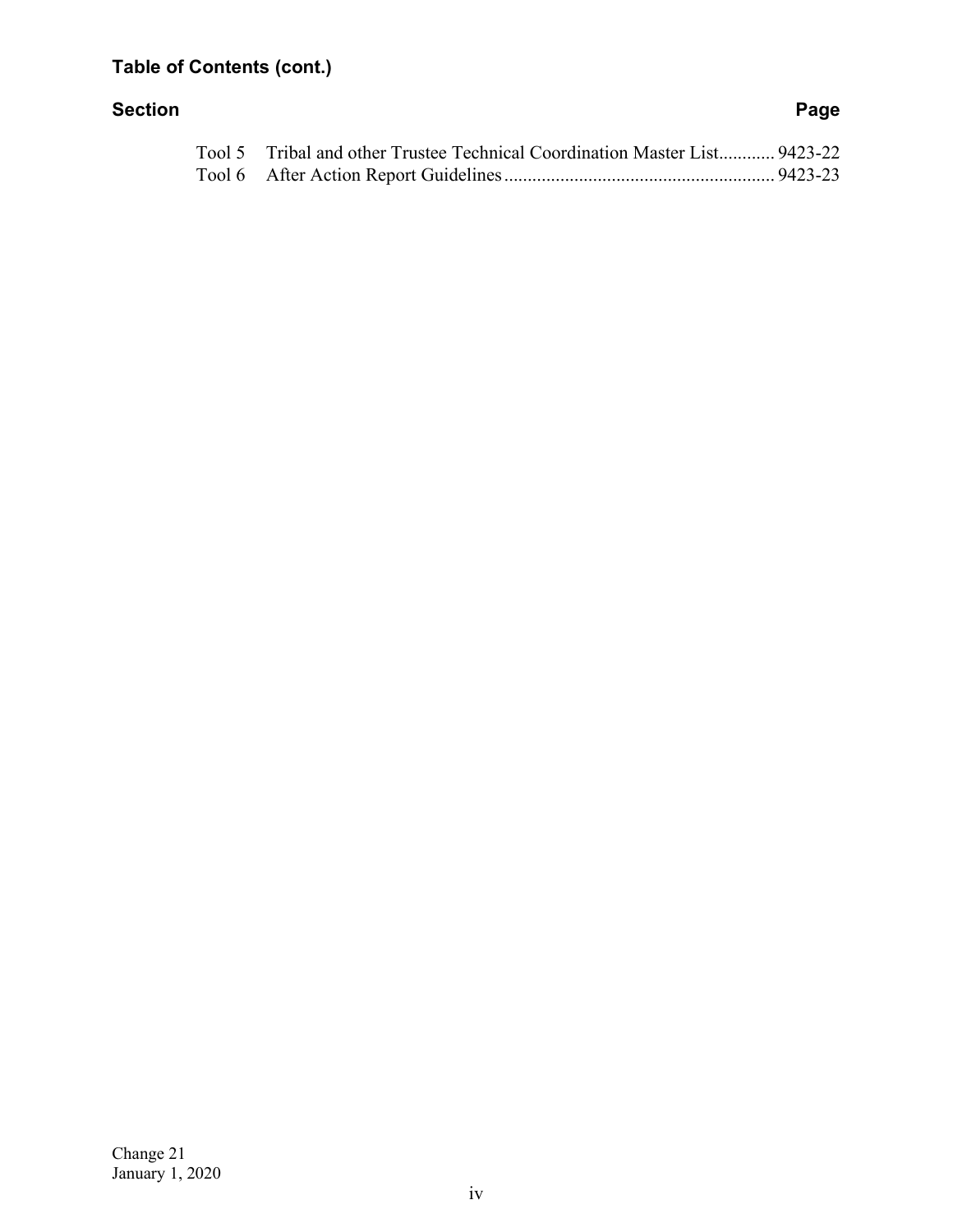# **Surface Washing Agent Authorization Process and Decision Support Tools**

# **Part A Description of Surface Washing Agent Approval Zone in RRT Region 10 and Approval Process**

There is one type of surface washing agent zone (case-by-case) in Regional Response Team (RRT) Region 10 (which includes the Captain of the Port zone for Sector Puget Sound and for Sector Columbia River), please see Chapter 4000, Section 4624 for details on surface washing agent use policy.

# **Part B Typical/Recommended Timing and Work Flow for Surface Washing Agent Authorization Process**

The typical surface washing agent use review and authorization process is anticipated to follow these general steps. Key members for this process may need to be involved remotely, depending upon the timing of the request and deployment schedules. (*Note:* these are not prescriptive steps, rather recommended "good practices".

Each spill response is unique, and the exact steps used in this process and their timing may vary between responses).

- Unified Command (UC) establishes an Objective to consider the use of dispersants.
- Planning Section Chief (PSC) will inform (directly or by delegation) the Environmental Unit Leader (ENVL) of the need to start **(a)** evaluating the use of surface washing agents and **(b)** the development of the Surface Washing Agent Support Decision Support Tools.
- If appropriate to consider use of surface washing agents, mobilize necessary resources.
- PSC should, in coordination with the ENVL, establish a timeline for completion of the Surface Washing Agent Support tools which coordinates with a schedule for setting a time to **(a)** brief the FOSC/UC about the completed Surface Washing Agent Decision Support Tools, and **(b)** a meeting/conference call for the FOSC/UC to brief the RRT10 members on the Surface Washing Agent Decision Support Tools and for the UC to make their request to the appropriate RRT10 members for the use of surface washing agents.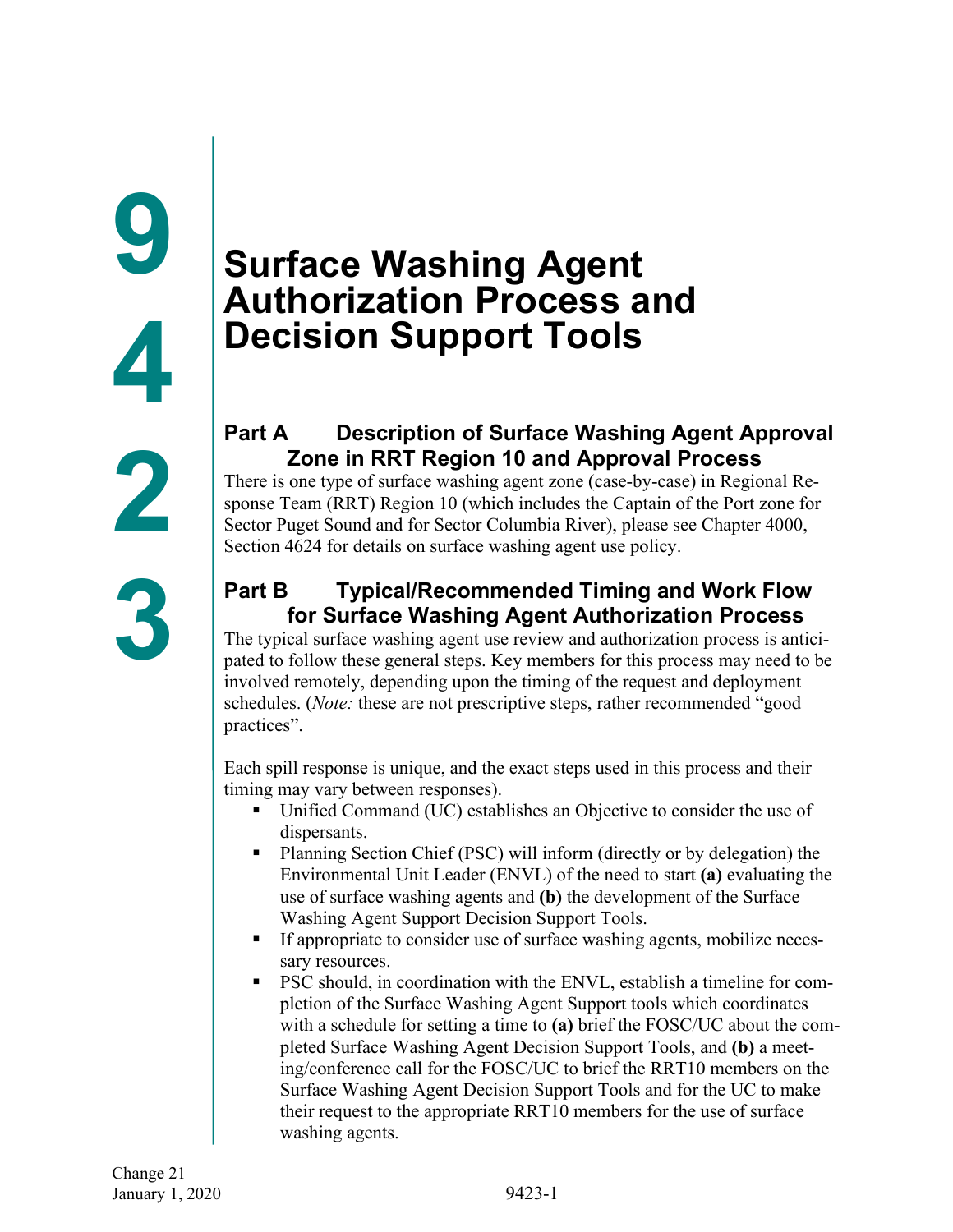- ENVL will then establish a group of technical experts (which will likely include the NOAA SSC or one or more of their team members, as well as resource trustees, agency reps, and industry/consultant technical experts, and other reps as appropriate) to evaluate whether the use of surface washing agents is feasible and appropriate for the specific incident, and to complete the Surface Washing Agent Decision Support Tools.
- ENVL will also ensure (either directly or through delegation) critical coordination with Operations Section Chief and Operations members, Safety Officer, Liaison Officer, Information Officer and other key personnel as appropriate.
- It is anticipated that the ENVL and the team convened to complete the Surface Washing Agent Decision Support Tools will in most cases use the same Surface Washing Agent Use review process and develop the same Surface Washing Agent Decision Support Tools when evaluating surface washing agent use in Case-by-Case Areas.

# **Part C Decision Support Tools Summary for the Development of a Surface Washing Agent Use Recommendation**

There are 5 key tools in this Section which are designed to be utilized as appropriate to help aid the authorization decision process (Table 9423.1). Other tools, documents and information may be used during a specific incident to support the surface washing agent decision and/or application process

#### **Engagement with Tribes, Local government, public and others**

Robust engagement and coordination with potentially affected tribes and local governments, as well as members of the public and other key stakeholders, are a critical part of any Surface Washing Agent use consideration and decision. There are tools and guidelines for helping ensure this engagement and coordination takes place at the appropriate times during the evaluation and use of surface washing agents, some of which are in the Liaison Manual and Joint Information Center (JIC) Manuals as well as other areas of the Northwest Area Contingency Plan (NWACP). The Unified Command for each response, and the RRT10 are committed to ensuring this coordination occurs early in the process and that robust and thorough mechanisms are established to allow these critical communications to take place effectively.

#### **Table 9406.1 Decision Support Tools Summary for the Development of a Dispersant Use Recommendation**

|                      |                                                                               | Who is             |
|----------------------|-------------------------------------------------------------------------------|--------------------|
| <b>Tools</b>         | <b>Purpose</b>                                                                | <b>Responsible</b> |
| 1: FOSC Surface      | The purpose of this checklist is to provide confirmation FOSC/UC              |                    |
| <b>Washing Agent</b> | to the RRT from the FOSC/UC about standard/neces-                             |                    |
|                      | Standard Conditions sary conditions and other activities that will take place |                    |
| Checklist            | or be initiated before a surface washing agent applica-                       |                    |
|                      | tion operation would take place.                                              |                    |
|                      |                                                                               |                    |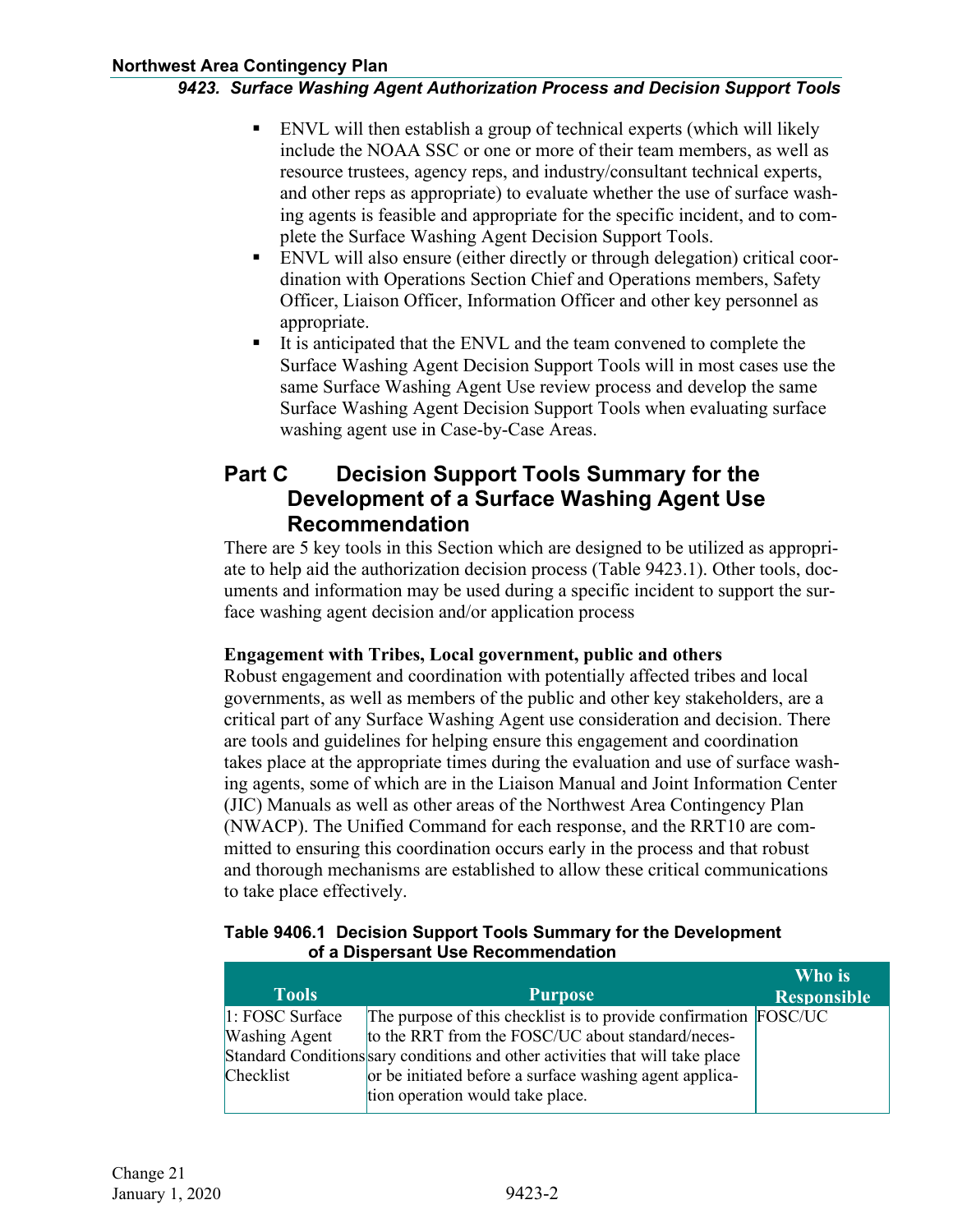#### **Northwest Area Contingency Plan**

#### *9423. Surface Washing Agent Authorization Process and Decision Support Tools*

| <b>Tools</b>                                                                                                  | <b>Purpose</b>                                                                                                                                                                                                                                                                                                                                                                   | Who is<br><b>Responsible</b> |
|---------------------------------------------------------------------------------------------------------------|----------------------------------------------------------------------------------------------------------------------------------------------------------------------------------------------------------------------------------------------------------------------------------------------------------------------------------------------------------------------------------|------------------------------|
| 2: Environmental<br>Unit Recommenda-<br>tion Memo to the<br><b>FOSC/UC</b>                                    | The purpose of this tool is to provide incident specific<br>information on whether surface washing agents are ap-<br>propriate for use, tradeoffs in their use, recommended<br>constraints on application, and to document concerns of<br>trustee agencies.<br>Audience is RRT and UC.                                                                                           | EU                           |
| Surface Washing<br>Agent Decision                                                                             | $\beta$ : RRT10 Record of The purpose of this tool is to provide a formal record of PSC<br>the decision the RRT makes regarding authorizing the<br>use of surface washing agents                                                                                                                                                                                                 |                              |
| $4:$ Surface Washing<br><b>Agent Operations</b><br>Plan (to be com-<br>pleted in the Opera-<br>tions Section) | Written by Operations Section, must incorporate con-<br>straints from EU Memo, approved and delivered<br>through Planning Cycle and Incident Action Plan (IAP)<br>production. The Operations Surface Washing Agent<br>Plan will be completed by members of the Operations<br>Section, with input from the EU and other Incident<br>Management Team (IMT) members as appropriate. | Operations<br>Section        |
| $5:$ Tribal and other<br>Trustee Technical<br>Coordination Mas-<br>ter List                                   | The purpose of this tool is to identify at the start of the<br>Surface Washing Agent Recommendation process a<br>comprehensive list of Tribes, Trustees and other key<br>technical members who need to be engaged in the tech-<br>nical discussion.                                                                                                                              | EU                           |
| port Guidelines                                                                                               | 6: After Action Re- FOSC and their staff are responsible for generating a re-FOSC/UC<br>port. The target audience for this report is RRT10 and<br>this report will be available to the public and other inter-<br>ested parties.                                                                                                                                                 |                              |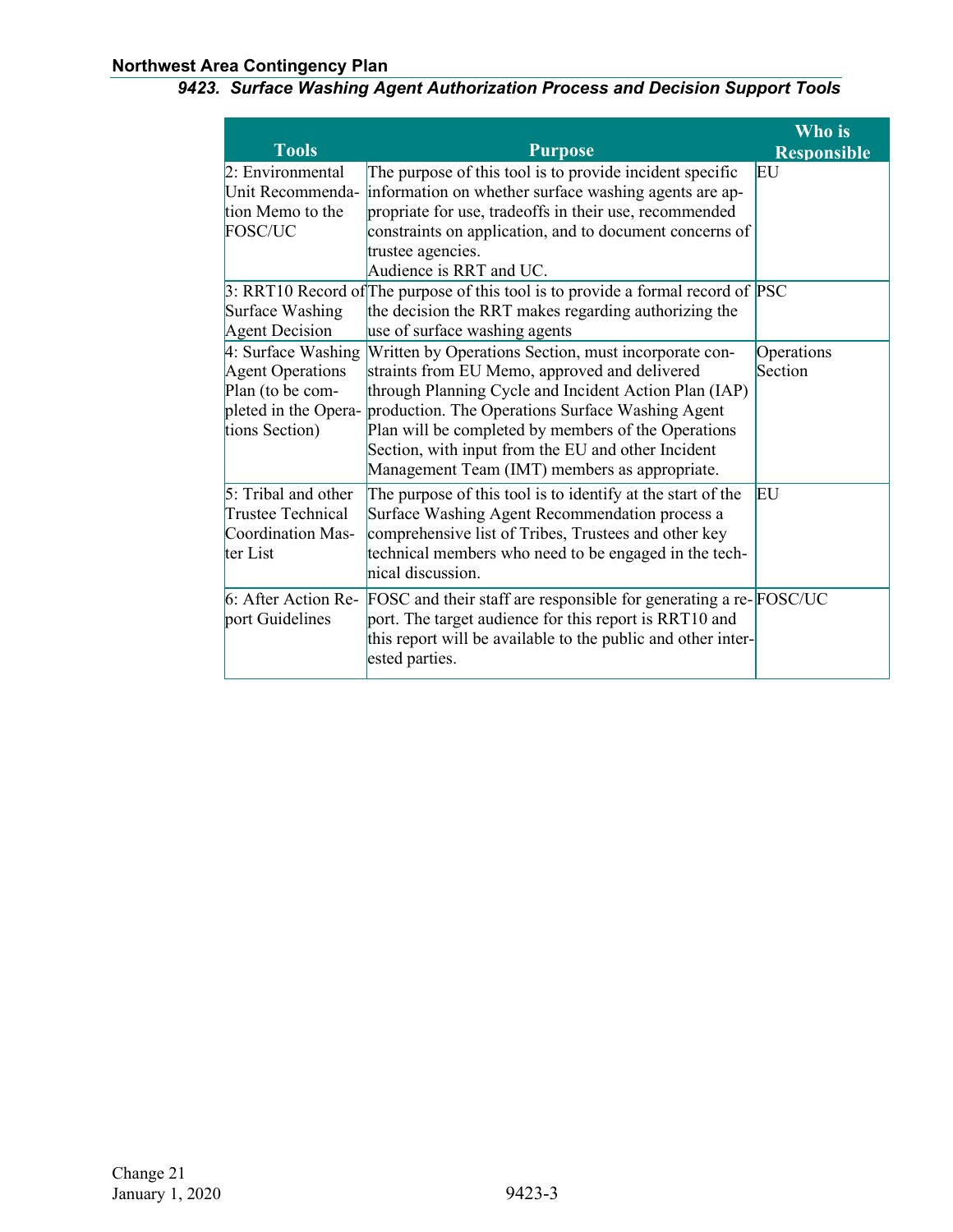# **Tool 1 FOSC Dispersant Standard Conditions Checklist**

This checklist is to be completed for all surface washing agent applications.

#### **Purpose**

The purpose of this checklist is to provide confirmation to the RRT from the FOSC/UC about standard procedures and other activities that will take place or be initiated before a surface washing agent application would take place. This information is to help inform the RRT, to provide information on conditions that must and will be met by the FOSC/UC before a surface washing agent application would commence. Additional information may be added to this checklist as appropriate or applicable for the RRT.

#### **Who Could Fill Out This Form**

To be designated by the FOSC/UC. Could be an EU member; Operations member; UC member; other suitable member of the IMT identified by the FOSC.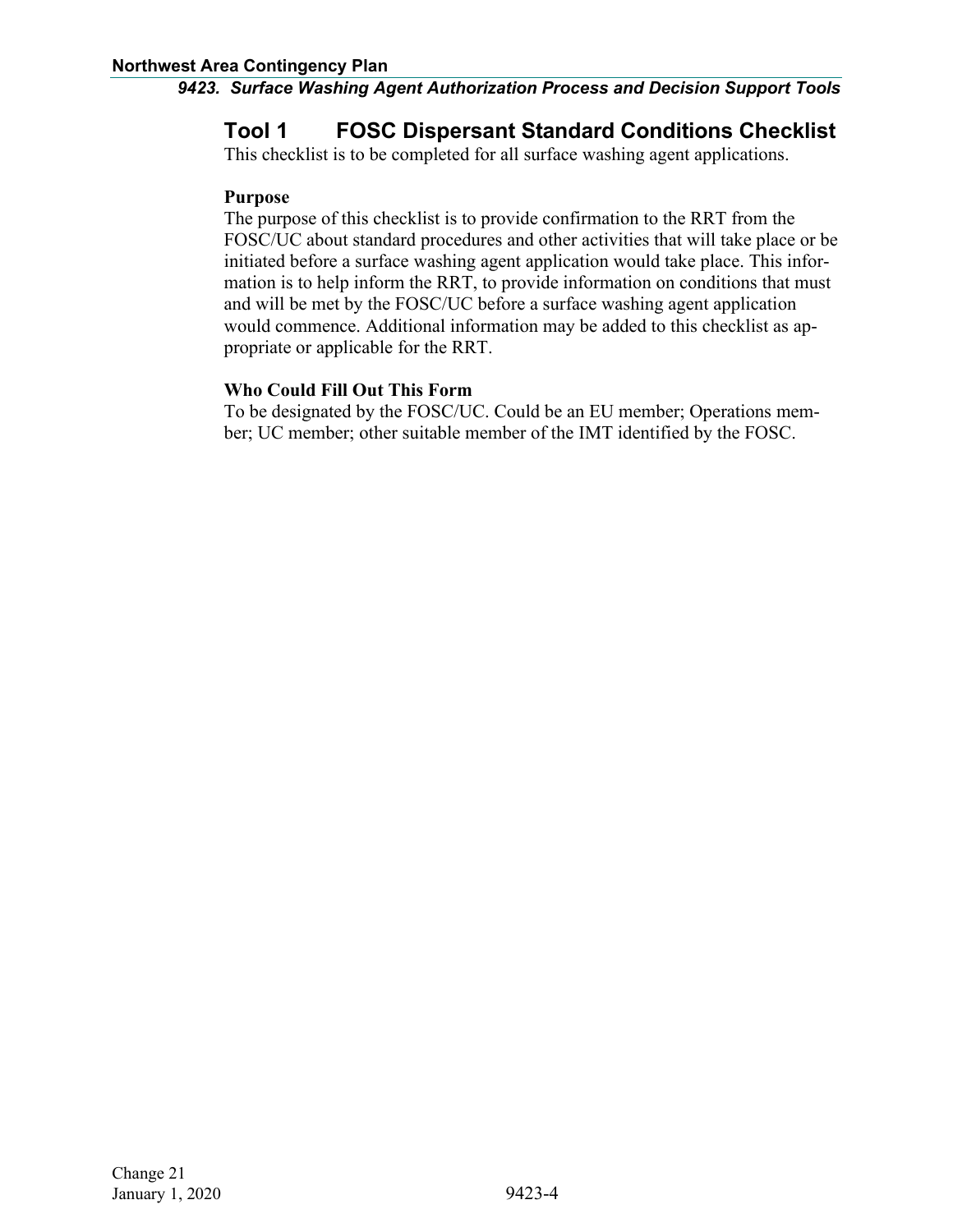#### **Cleaning Agent Process and Decision Support Tools TOOL 1: FOSC Cleaning Agent Standard Conditions Checklist**

**Form Completed (Date/Time/Name/Title)**

**FOSC Name/Signature:**

| $\mathbf{Y}$ | N |                                                                                                                   |
|--------------|---|-------------------------------------------------------------------------------------------------------------------|
|              |   | Necessity: Available technical information or experience suggests                                                 |
|              |   | that the spilled product cannot be solely cleaned by conventional                                                 |
|              |   | methods.                                                                                                          |
|              |   | National Contingency Plan (NCP): The cleaning agent to be used                                                    |
|              |   | is listed in the current NCP Product Schedule; considered appropri-                                               |
|              |   | ate for oil type and conditions.<br><b>Operational Considerations - Summary Statement:</b>                        |
|              |   | A. Environmental Conditions: Environmental conditions will not                                                    |
|              |   | be adversely impacted by the product used.                                                                        |
|              |   | <b>B. Application Control:</b> The cleaning agent operation provides                                              |
|              |   | reasonable control over the application zone able to effectively di-                                              |
|              |   | rect the product platform in carrying out the cleaning agent opera-                                               |
|              |   | tion, including the avoidance of wildlife that may be in the area.                                                |
|              |   | Wildlife Observation: An aerial wildlife surveillance specialist(s),                                              |
|              |   | designated by the appropriate Trustee agency(s), is available to ob-                                              |
|              |   | serve and will be deployed prior to surface washing agent applica-                                                |
|              |   | tion, minimum of Tier I.                                                                                          |
|              |   | <b>Endangered Species Act and Essential Fish Habitat Consulta-</b>                                                |
|              |   | tions: Have been initiated in accordance with applicable guidance.                                                |
|              |   | Guidelines/conversation measures/Best Management Practices will                                                   |
|              |   | be incorporated into operations plan as appropriate.<br>Consultations with Tribes, local government and other key |
|              |   | stakeholders (including National Historic Preservation Act Sec-                                                   |
|              |   | tion 106 if applicable): Initiated in accordance with applicable                                                  |
|              |   | guidance, been communicated to UC, incorporated into recommen-                                                    |
|              |   | dations.                                                                                                          |
|              |   | Safety and Communications Plans: A thorough, specific Cleaning                                                    |
|              |   | Agent Operations Safety and Communications Plans have been/will                                                   |
|              |   | be completed prior to any cleaning agent test or application.                                                     |
|              |   | Cleaning Agent Operations Plan: The Cleaning Agent Operations                                                     |
|              |   | Plan is under development by the Planning Section with input from                                                 |
|              |   | the Operations Section. The expected completion date is:                                                          |
|              |   | <b>Other:</b> Any additional specific information/condition requested by                                          |
|              |   | or relevant to RRT10 (remove if not used).                                                                        |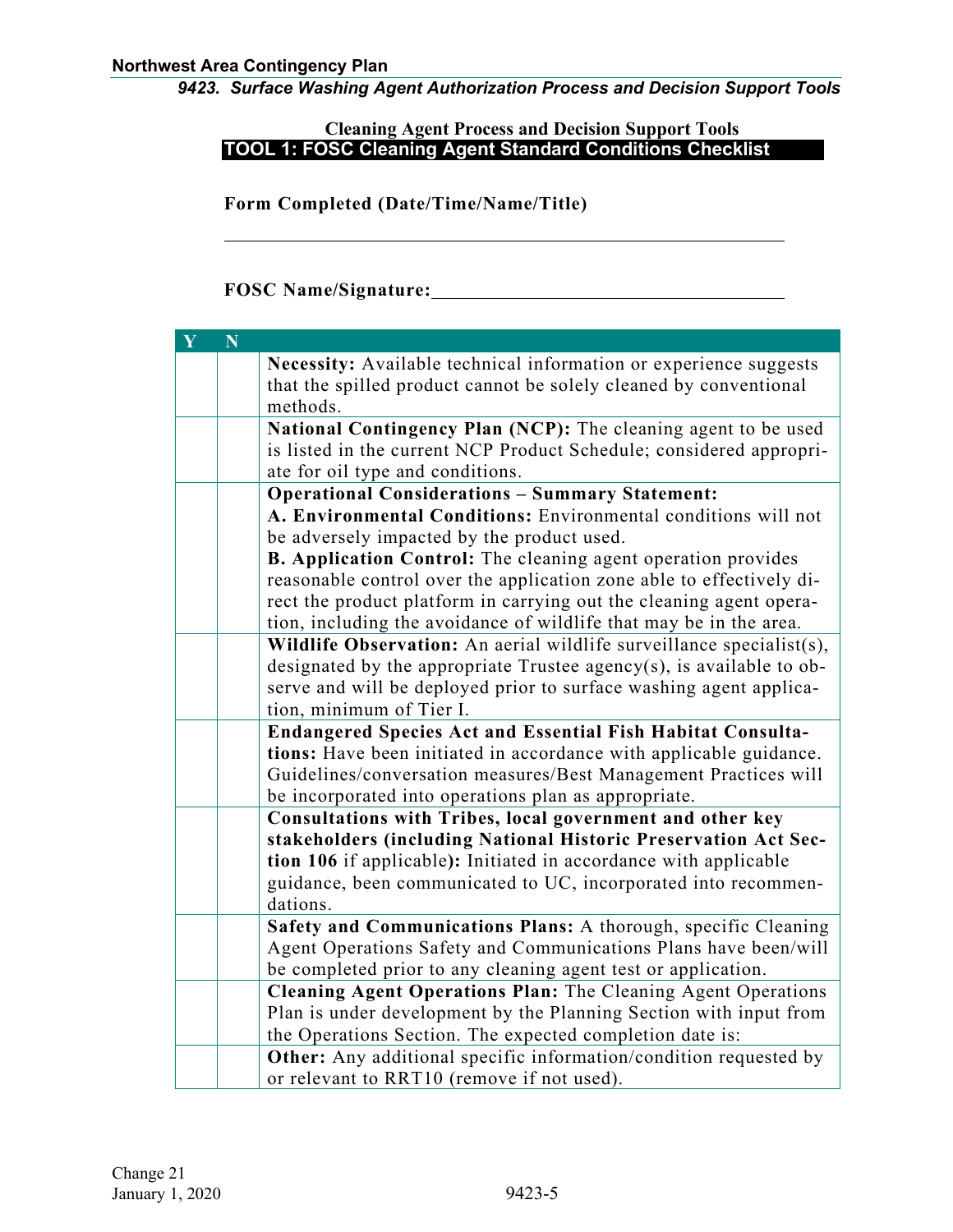# **Tool 2 Environmental Unit Recommendation Memo to the FOSC/UC**

### **Section 1 UC Signature Page for Dispersant Recommendation Memo**

| <b>Incident Name and Location:</b>     |  |
|----------------------------------------|--|
| <b>Forwarded to RRT10 (Date/Time):</b> |  |

The FOSC and Unified Command have determined that the use of surface washing agents (**IS/IS NOT**) a recommended response measure for the \_\_\_\_\_\_\_\_\_\_\_\_\_\_\_\_\_\_\_\_\_\_\_\_\_\_\_\_\_\_\_\_\_\_\_\_\_\_ Incident.

|                                                                | <b>DATE/TIME</b> |
|----------------------------------------------------------------|------------------|
| <b>Federal On-Scene Coordinator</b>                            |                  |
| Name (Print):                                                  |                  |
|                                                                |                  |
|                                                                |                  |
| Signature:                                                     |                  |
| <b>State On-Scene Coordinator Name (Print):</b>                |                  |
|                                                                |                  |
|                                                                |                  |
|                                                                |                  |
| Signature:<br><b>Responsible Party Incident Commander</b>      |                  |
| Name (Print):                                                  |                  |
|                                                                |                  |
|                                                                |                  |
| Signature:                                                     |                  |
| <b>Local On-Scene Coordinator</b> (as present/appropriate)     |                  |
| Name (Print):                                                  |                  |
|                                                                |                  |
|                                                                |                  |
| Signature:                                                     |                  |
| <b>Tribal On-Scene Coordinator(s)</b> (as present/appropriate) |                  |
| Name(Print):                                                   |                  |
|                                                                |                  |
| Signature:                                                     |                  |
|                                                                |                  |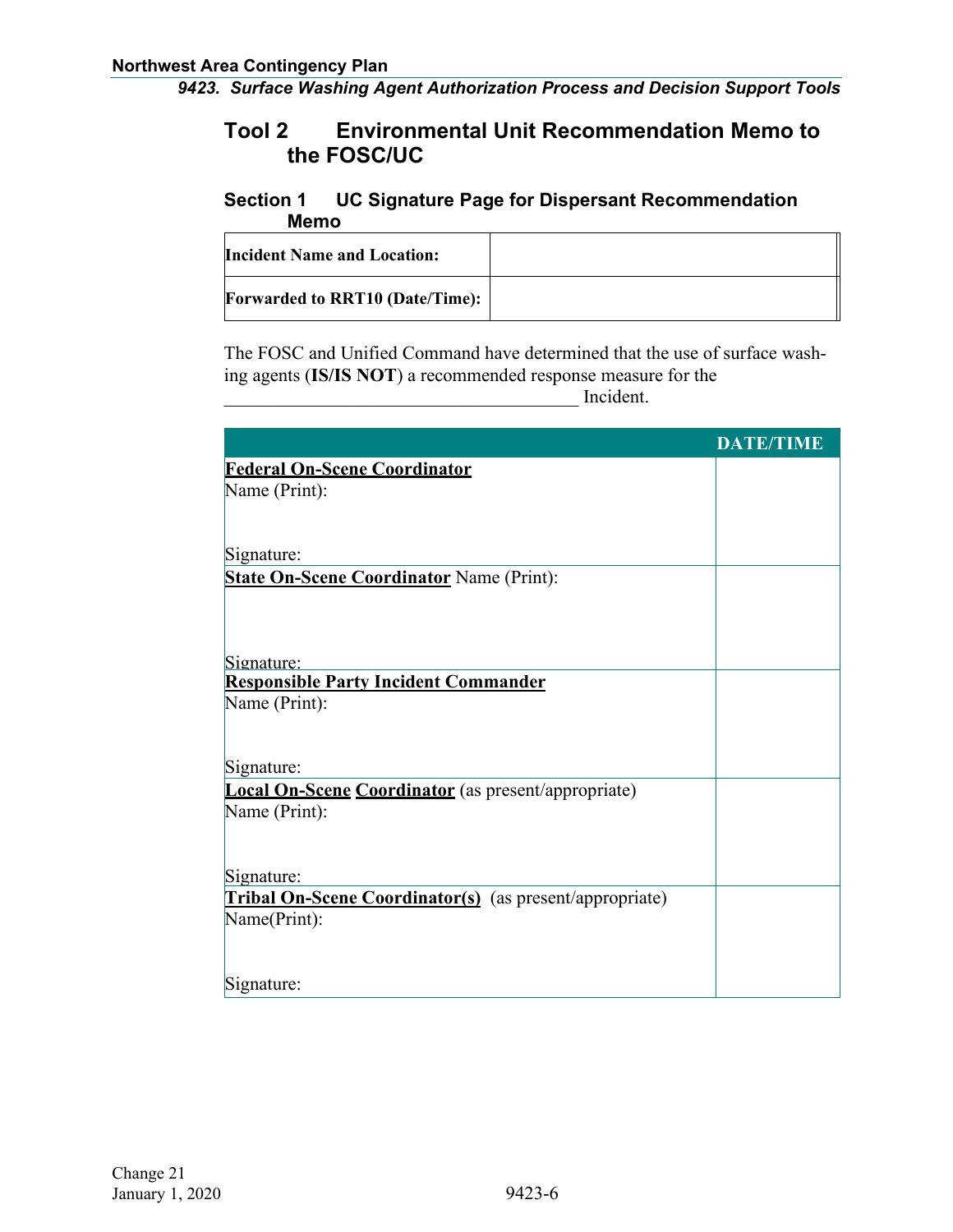#### **Section 2 Environmental Unit Dispersant Use Recommendation Memo**

This memo has been developed by the EU in accordance with NCP and Northwest Area Contingency Plan dispersant use policy, in coordination with other IMT members and key members. The memo provides the FOSC and Unified Command with a recommendation on appropriate action regarding surface washing agent application for this incident.

The Environmental Unit **Does Does Not** recommend authorizing the use of surface washing agents at this time. (Differing opinions are captured on attached memo as applicable).

This document provides information that went into the tradeoff discussions and other input that lead to the EU's recommendation on the use/no use of surface washing agents for this incident.

As appropriate, this document may also include recommendations on whether to start with a trial use before deciding on a thorough application.

#### **Section 2 Overview of the Incident (relevant to proposed surface washing agent use)**

Please see attached forms and incident status information (which *may* include copies of the ICS forms 201, 202, 209, Trajectory Maps, weather forecast, and/or any other applicable status and incident information)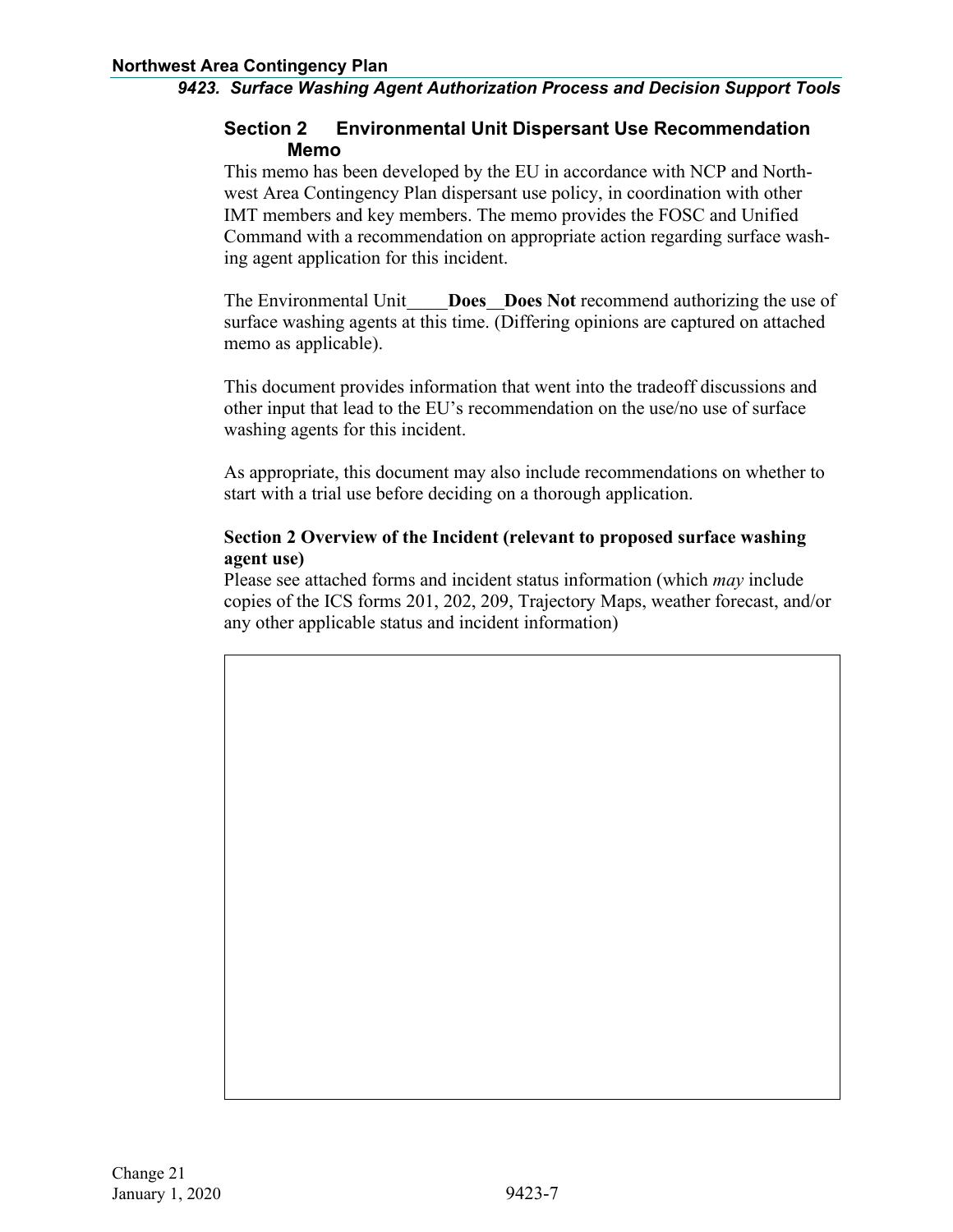#### **Section 3 Spill-Specific Information Highlights for the RRT10 Decision Process**

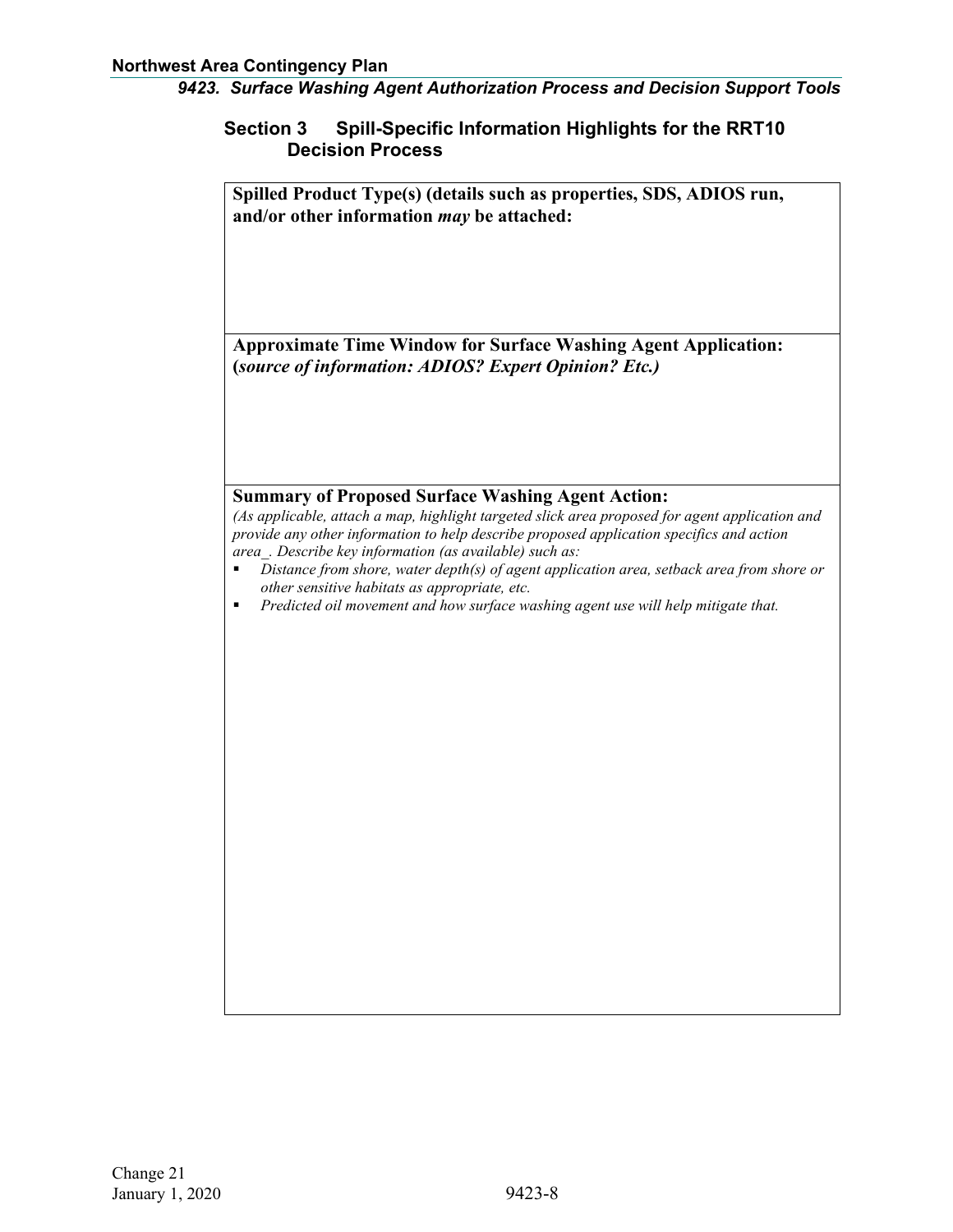| Surface washing agent proposed for use:                                                          |
|--------------------------------------------------------------------------------------------------|
|                                                                                                  |
|                                                                                                  |
|                                                                                                  |
|                                                                                                  |
|                                                                                                  |
| <b>Rationale for Recommendation:</b>                                                             |
| The following information is provided for consideration by the UC and RRT and as rationale       |
| for the EU recommendation.                                                                       |
|                                                                                                  |
| <b>Environmental Considerations, Adequacy of Mechanical Recover and</b>                          |
| <b>Other Measures:</b>                                                                           |
| This section summarizes the evaluation of available information by technical specialists within  |
| the EU and other contributors as applicable regarding the potential use of surface washing       |
| agents as a response tool for this incident in the proposed action area, as well as the environ- |
| mental tradeoffs between applying a surface washing agent versus relying on mechanical recov-    |
| ery and protection strategies. Considerations may include:                                       |
| <b>Resources at Risk</b><br>$\mathbf{A}$ :                                                       |
| (Description of the potentially impacted resources at risk for this incident (attach ICS-232)    |
| and/or other information as appropriate)                                                         |
|                                                                                                  |
|                                                                                                  |
|                                                                                                  |
|                                                                                                  |
|                                                                                                  |
| <b>Adequacy of Mechanical Recovery</b><br>B:                                                     |
| (Consideration points about adequacy of mechanical response equipment alone: including           |
| magnitude of the spill, availability, weather conditions, and timelines of equipment to protect  |
| potential resources at risk.                                                                     |
|                                                                                                  |
|                                                                                                  |
|                                                                                                  |
|                                                                                                  |
|                                                                                                  |
|                                                                                                  |
| <b>Environmental Tradeoffs</b><br>C:                                                             |
| (Description of the potential environmental trade-offs of surface washing agent use, e.g.,       |
| whether some species or their habitat will benefit from surface washing agent application use    |
| while others will be negatively impacted.)                                                       |
|                                                                                                  |
|                                                                                                  |
|                                                                                                  |
|                                                                                                  |
|                                                                                                  |
| D:<br><b>Other Issues as Applicable:</b>                                                         |
|                                                                                                  |
|                                                                                                  |
|                                                                                                  |
|                                                                                                  |
|                                                                                                  |
|                                                                                                  |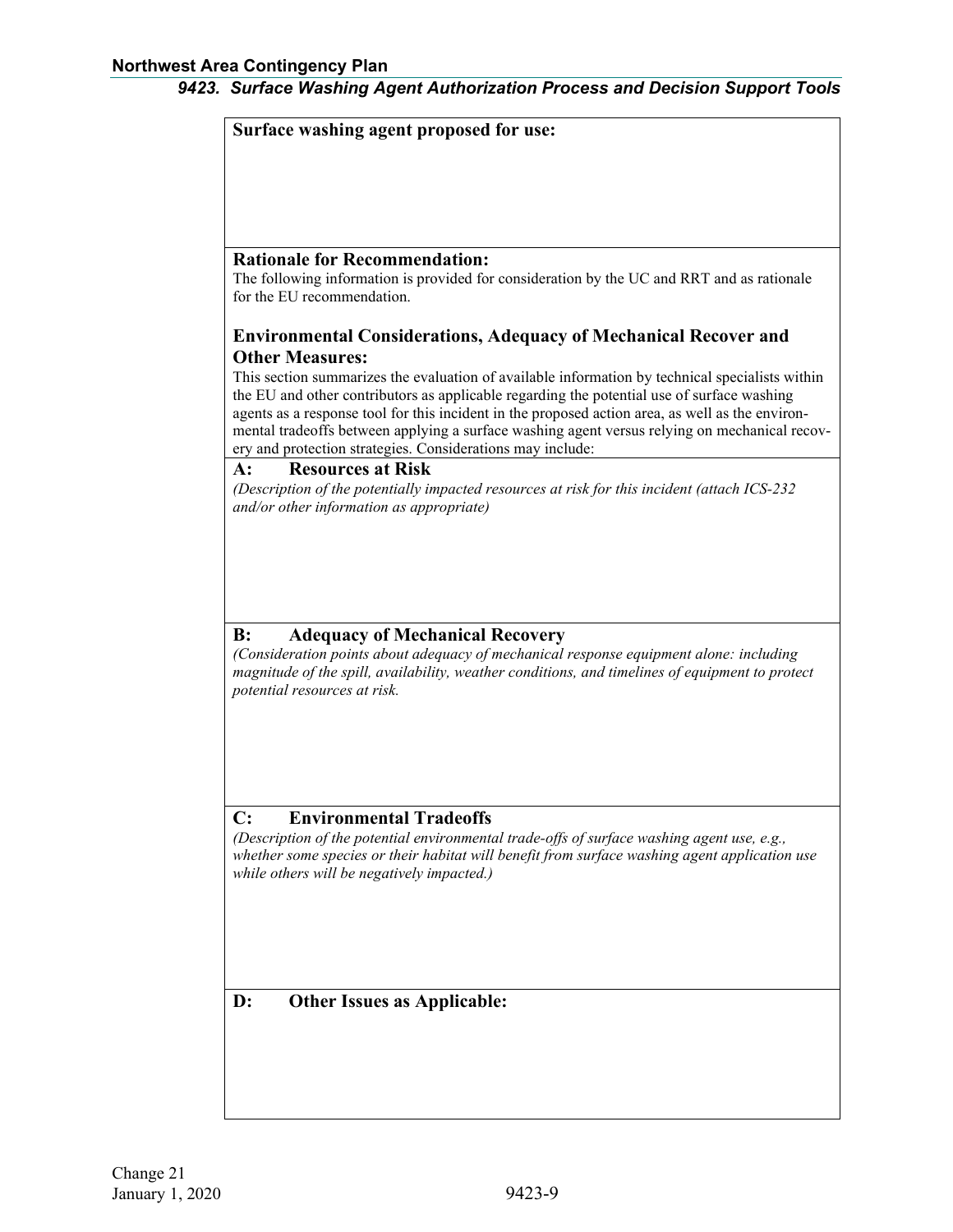#### **Tribal Coordination Input (as applicable):**

Describe which tribes and specifically which members of each tribe (and their title) were coordinated with on a technical level during the development of these Surface Washing Agent Application Decision Support Tools. Describe specific concerns and requested/recommended actions to take to ensure tribal concerns are appropriately addressed. (Continue on additional sheets as needed). Describe how tribal priorities and concerns identified will be addressed in the recommendation decision and/or Surface Washing Agent Application Operations Plan, as appropriate.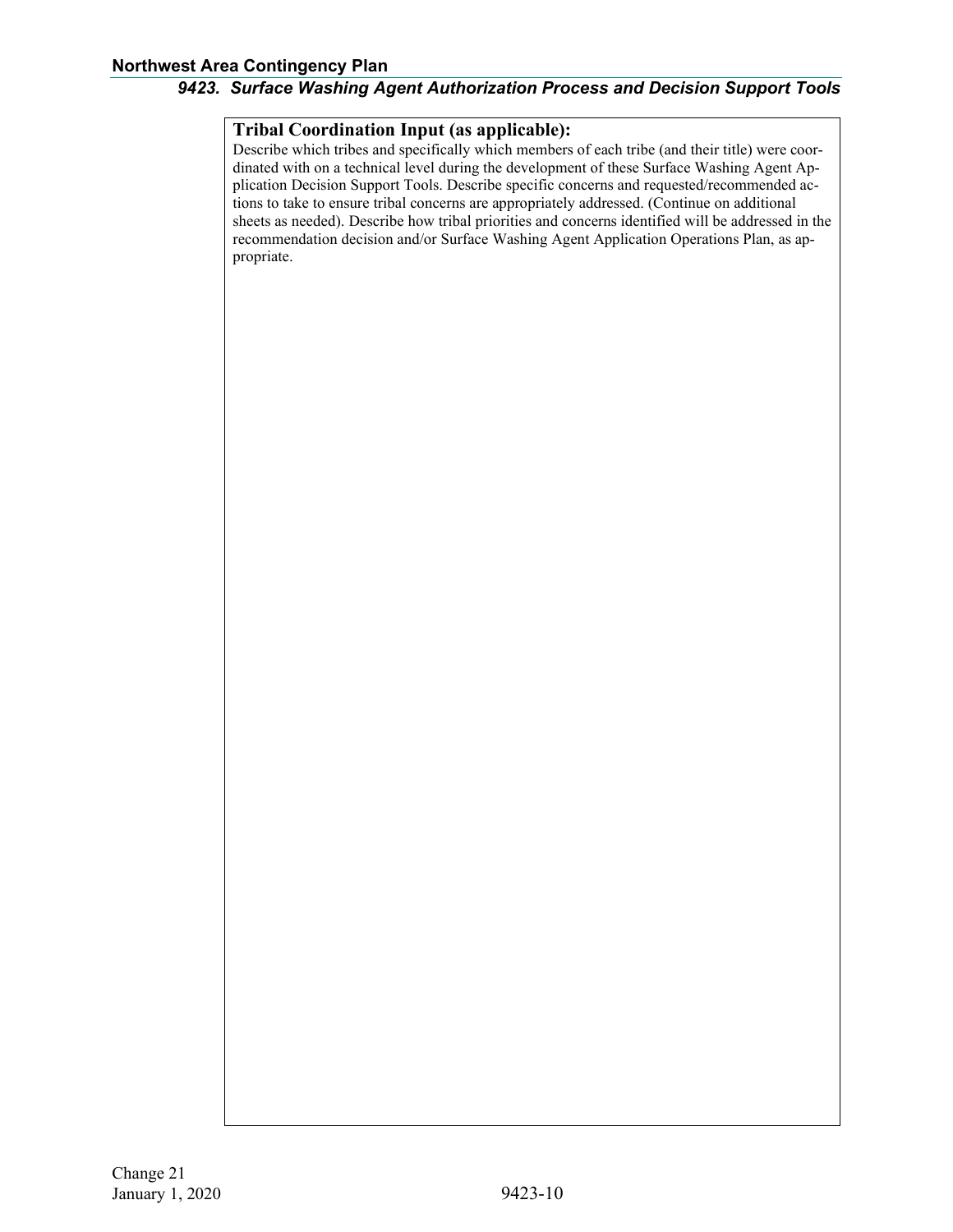#### **Northwest Area Contingency Plan**

#### *9423. Surface Washing Agent Authorization Process and Decision Support Tools*

**Endangered Species Act and Essential Fish Habitat Consultations:** Endangered Species Act (ESA) Section 7 consultations have been initiated with the US Fish and Wildlife Service and NOAA's National Marine Fisheries Service at the following date/time:

A Summary of ESA and EFH recommendations/conservation measures/BMPs and/or guidelines for this operation are listed below (or attached other applicable documentation). (The NWACP Emergency Consultation form may also be attached).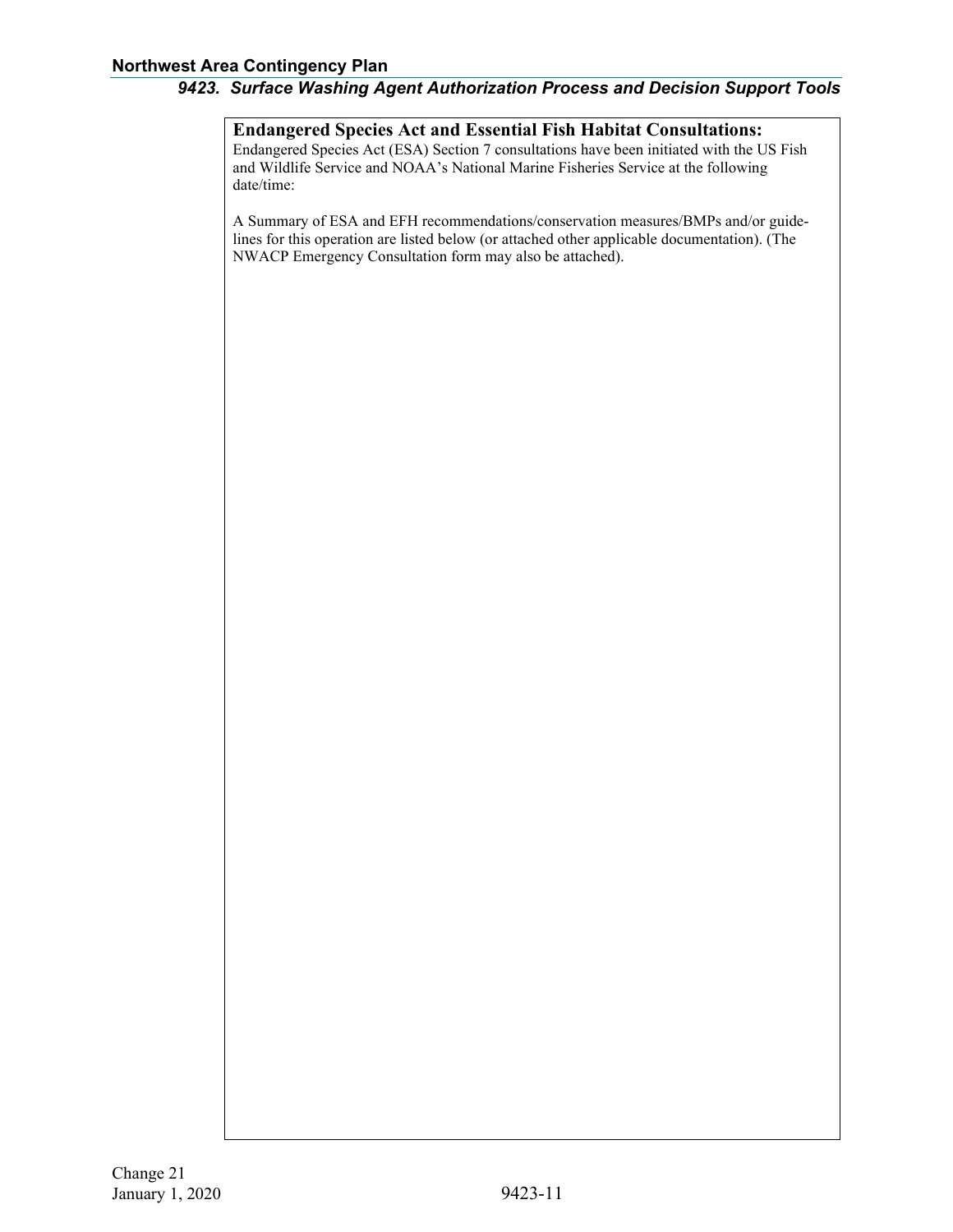#### **Northwest Area Contingency Plan**

| This memo was developed and reviewed by:                       |              |              |  |  |  |  |
|----------------------------------------------------------------|--------------|--------------|--|--|--|--|
| <b>ICS Role</b><br><b>Signature</b><br><b>Name (Print)</b>     |              |              |  |  |  |  |
| <b>Environmental Unit Leader</b>                               |              |              |  |  |  |  |
| (Developed)                                                    |              |              |  |  |  |  |
| Planning Section Chief                                         |              |              |  |  |  |  |
| (Reviewed)                                                     |              |              |  |  |  |  |
| Operations Section Chief                                       |              |              |  |  |  |  |
| (Contributor, Reviewed)                                        |              |              |  |  |  |  |
| Safety Officer (Contribu-                                      |              |              |  |  |  |  |
| tor, Reviewed)                                                 |              |              |  |  |  |  |
| Information Officer (In-                                       |              |              |  |  |  |  |
| formed)                                                        |              |              |  |  |  |  |
| Liaison Officer (Informed)                                     |              |              |  |  |  |  |
|                                                                |              |              |  |  |  |  |
|                                                                |              |              |  |  |  |  |
|                                                                |              |              |  |  |  |  |
| List of Attachments (list is not mandatory)                    |              |              |  |  |  |  |
| SDS of Spilled Oil<br>п                                        |              | Attached Y/N |  |  |  |  |
| Trajectory forecast maps<br>٠                                  | Attached Y/N |              |  |  |  |  |
| Weather forecast<br>п                                          | Attached Y/N |              |  |  |  |  |
| SDS of Surface Washing Product<br>٠                            | Attached Y/N |              |  |  |  |  |
| Current ICS-232<br>٠                                           | Attached Y/N |              |  |  |  |  |
| Map, including overflight information and potential trial<br>٠ | Attached Y/N |              |  |  |  |  |
| application site                                               |              |              |  |  |  |  |
| Other<br>п                                                     |              |              |  |  |  |  |

#### *9423. Surface Washing Agent Authorization Process and Decision Support Tools*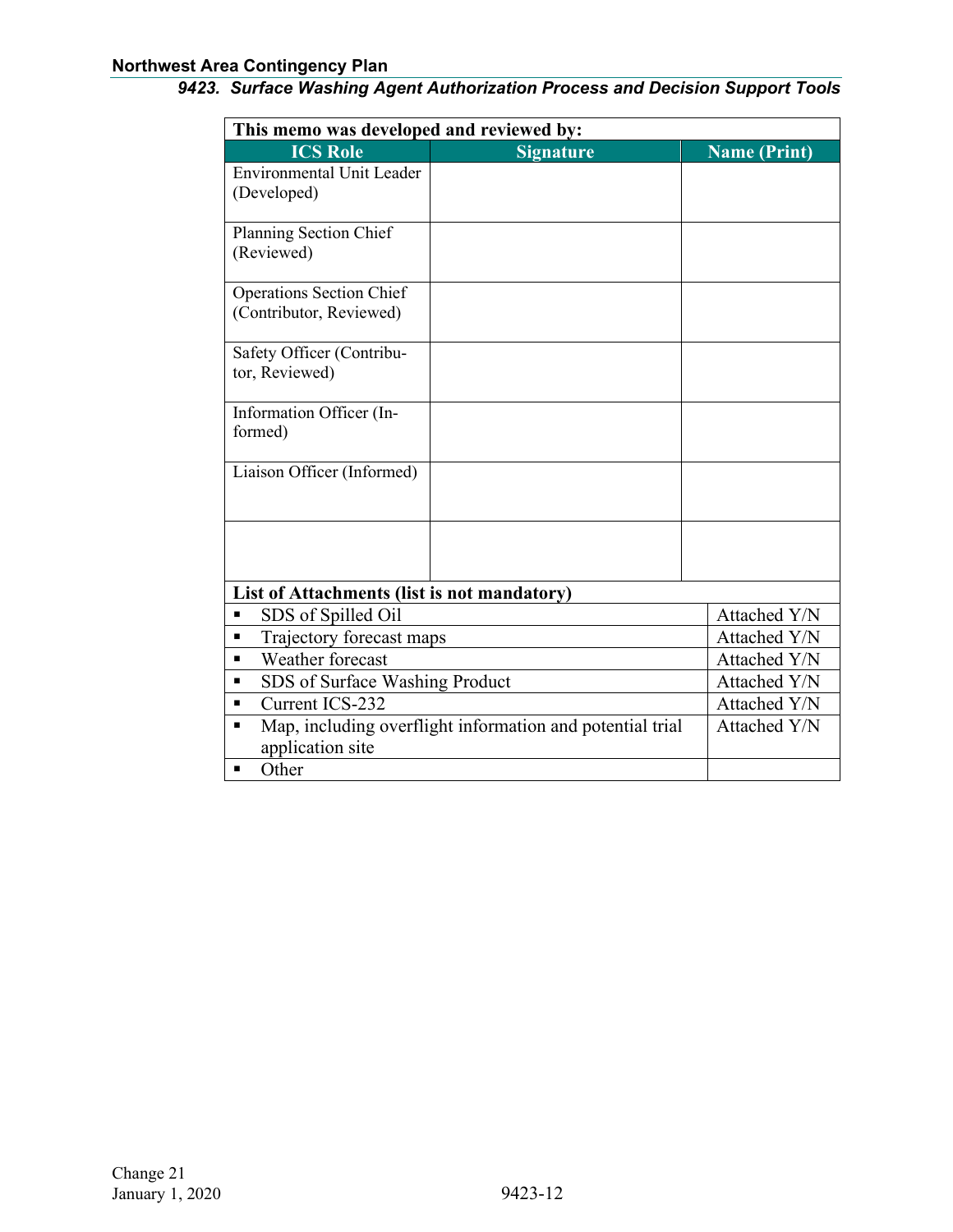**Signature Page for Technical Specialists and Other Contributors:** *The following is a list of technical specialists and other members that contributed to the EU recommendation. In order that all views can be considered by the UC/RRT, each technical specialist may provide a statement in support of his/her opinion to be included in the recommendation package.*

| <b>Name and Agency/Organization</b><br>(Print) | <b>Signature</b> | Recommendation |
|------------------------------------------------|------------------|----------------|
|                                                |                  |                |
|                                                |                  |                |
|                                                |                  |                |
|                                                |                  |                |
|                                                |                  |                |
|                                                |                  |                |
|                                                |                  |                |
|                                                |                  |                |
|                                                |                  |                |
|                                                |                  |                |
|                                                |                  |                |
|                                                |                  |                |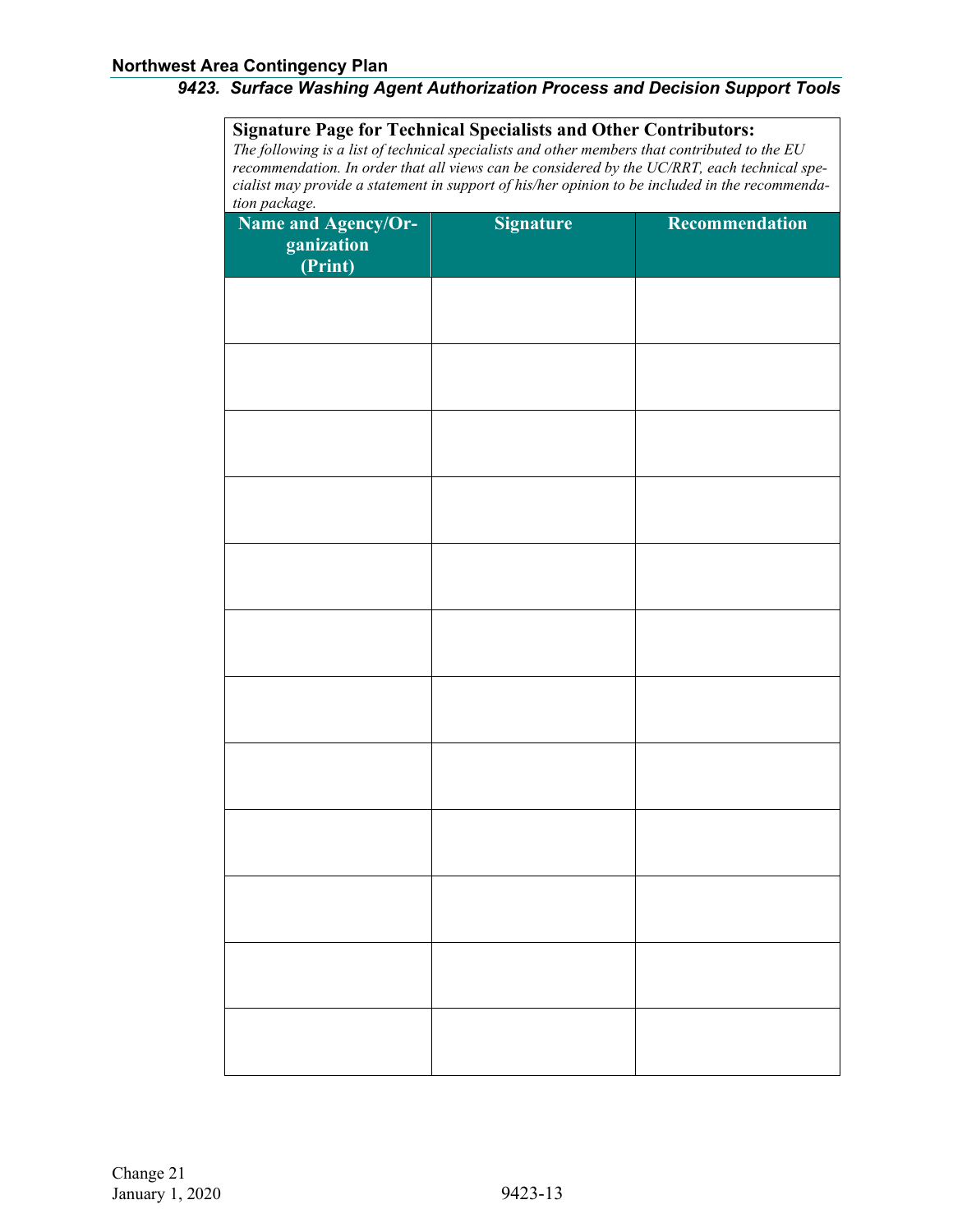# **Tool 3 Region 10 Response Team Record of Dispersant Decision**

# **Incident Name and Location**

#### **Date and time of RRT 10 Consultation:**

In accordance with Subpart J of the National Contingency Plan (NCP), RRT 10 has addressed the desirability of using appropriate surface washing agents through the area planning process and has established Case-by-Case Approval Zones for the use of dispersants. It is RRT 10 policy that any surface washing agent application requires concurrence from the EPA and state representatives to the RRT with jurisdiction over the waters threatened by the release or discharge. The decision to use surface washing agents must be made in consultation with the United States Department of Commerce and United States Department of the Interior representatives to the RRT and tribal governments with off-reservation treaty rights in the navigable waters threatened by a release or discharge of oil.

For purposes of this record of decision, the designated FOSC has completed a Surface Washing Agent Decision Memo (attached), formally recommends the use/recommends against the use of surface washing agents and requests a surface washing agent use decision from the appropriate members of RRT 10.

RRT 10 was convened on this date with these agencies in attendance:

*1. List all agencies and state whether decision makers or monitoring role.*

The following decision(s) was made (Note the RRT should add any pertinent rationale for the decision).

- $\Box$  RRT 10 does not concur with the use of surface washing agents for this incident.
- $\Box$  RRT 10 concurs with the use of surface washing agents as outlined in the attached plan.
- $\Box$  RRT 10 concurs with the use of surface washing agents with the following modifications to the dispersant plan.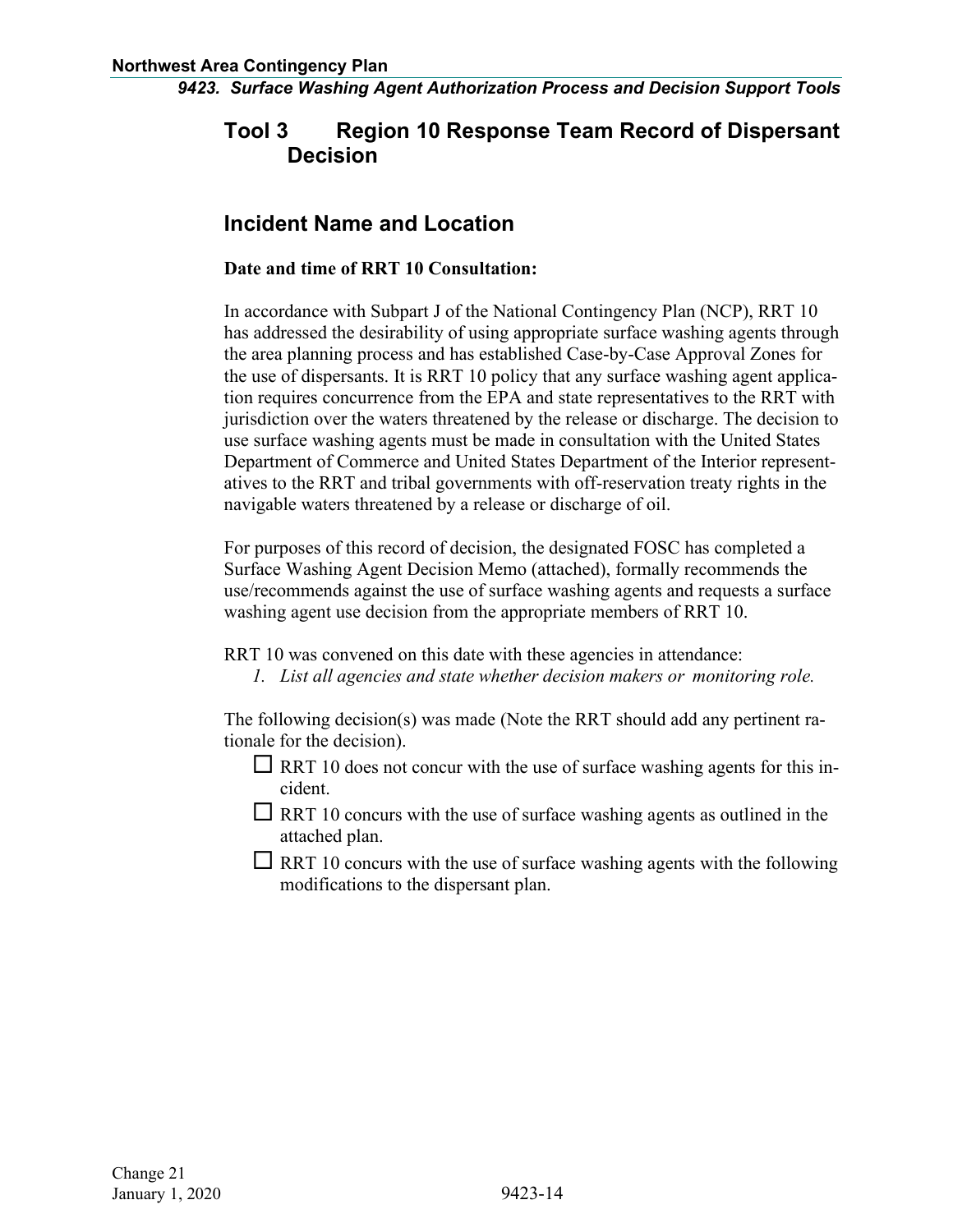#### **Regional Response Team 10 Signature Page**

**Signatures will be obtained once the decision is made. This document will be retained to record the decision.**

|                                                       | <b>Signature</b> | <b>Name and Title (Print)</b> |
|-------------------------------------------------------|------------------|-------------------------------|
| EPA Co-Chair<br>(Concurrence)                         |                  |                               |
| State Representa-<br>tive to the RRT<br>(Concurrence) |                  |                               |
| Department of the<br>Interior (Consulta-<br>tion)     |                  |                               |
| Department of<br>Commerce (Con-<br>sultation)         |                  |                               |
|                                                       |                  |                               |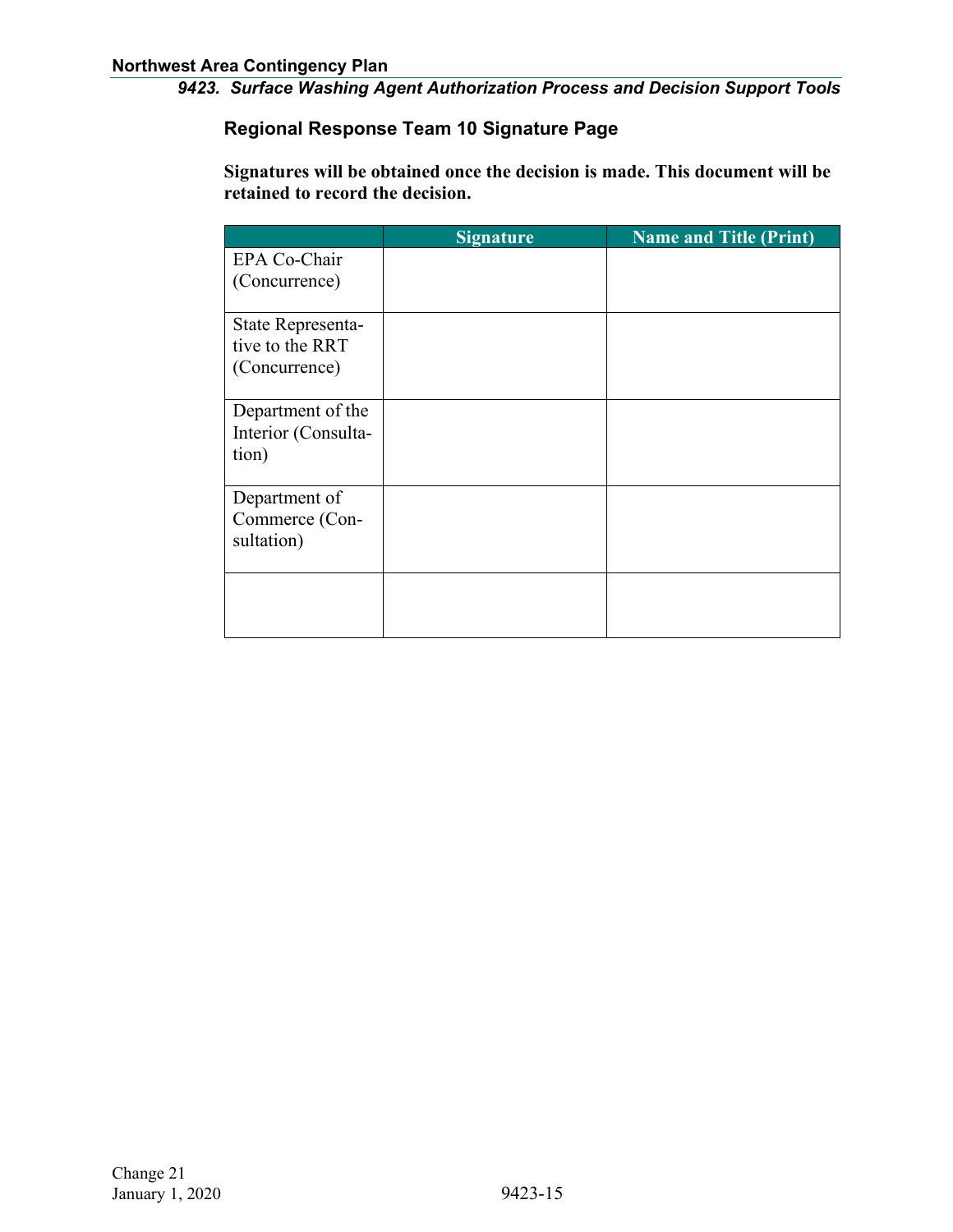# **Tool 4 Surface Washing Agent Operational Plan**

**Name of the Incident:**

**Date:**

#### **Introduction**

This plan should be submitted as an addendum to the Environmental Unit Surface Washing Agent Memo Package. The plan outlines the operations to apply a surface washing agent to (describe the scenario, volume spilled, product type, and geographic area).

The plan contains:

- Details of the surface washing agent product (see attached SDS for the cleaning agent);
- The operational application process (vessel application or surface application);
- Equipment and personnel needed to implement the plan;
- Safety considerations of the application;
- A description of the intended area for application;
- Best Management Practices to minimize impacts to threatened or endangered species; and
- A description of the monitoring process.

#### **Objectives of the Dispersant Operational Plan**

The plan has the following objectives:

- Apply the product within the Surface Washing Agent Use Area as approved by Unified Command;
- **•** Describe the Daily Application Methodology; and
- Monitor the effectiveness.

#### **Safety**

Operations staff must coordinate early in the response with Safety to ensure Site Safety Plans cover all aspects of the response including the surface washing agent operations. See site safety plan, and applicable 204s for surface washing agent operations safety messages.

Application tracking/frequency photographs, videos, and observation logs will be recorded and submitted daily.

#### **Proposed Surface Washing Agent Application Area**

The attached map (developed by the Environmental Unit) shows the approved surface washing agent application area.

*Map (developed by the EU), should include a legend, north arrows, incident location and indicate the limits of potential application of dispersant.*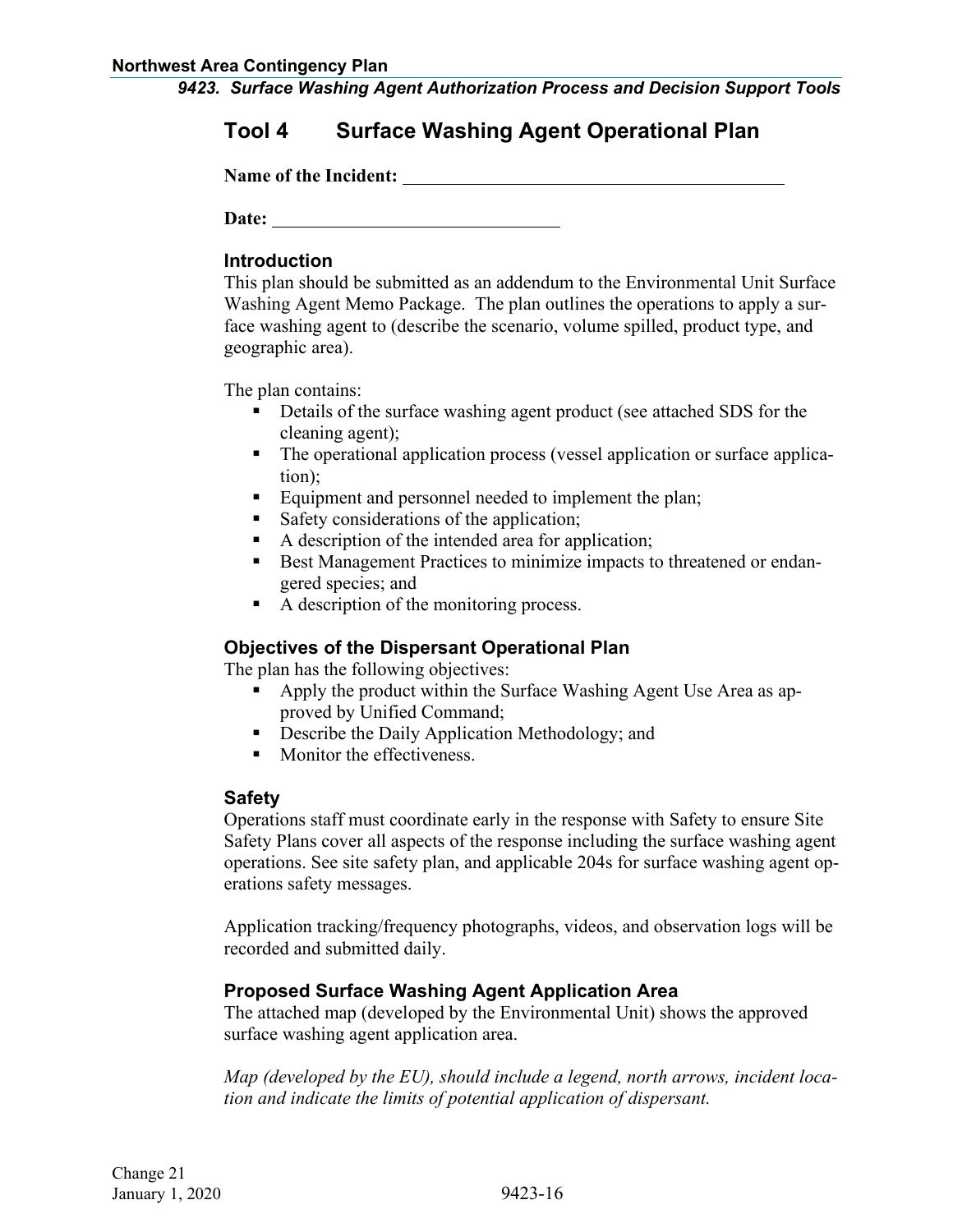#### **Best Management Practices to Protect and Minimize Response Impacts to Threatened and Endangered Species**

- Watch for and report all distressed or dead marine mammals to the Wildlife Unit;
- No flights below 500 feet over sighted marine mammals;
- No flights below 500 feet over wildlife refuges/management areas;
- Vessels restricted from getting closer than 200 yards to whales (by regulation);
- Vessels restricted from getting closer than 100 yards to pinnipeds (seals, sea lions) (recommendation);
- No application of dispersants within 3 nautical miles of observed whales;
- No application of dispersants within 3 nautical miles of observed pinnipeds; and
- Aerial survey by a NOAA NMFS wildlife observer for whales and other marine mammals required prior to and during any dispersant application.

### **Surface Washing Agent Implementation and Monitoring**

In accordance with the RRT10 guidelines, the following steps are the minimum requirements which must be addressed prior to the consideration and implementation for the use of surface washing agents in the application area:

- Conventional methods (including warm-water flushing) have been attempted, but failed to meet the cleanup objectives.
- Only approved surface washing agents on the NCP Product Schedule should be considered for oil spill cleanup and recovery operations.
- Consultation with the FOSC or SOSC and natural resource protection managers to determine if any additional restrictions or additional safety precautions are required in the proposed operations.
- Cleanup areas requiring the use of surface washing agents shall be boomed off. Boom shall be placed as appropriate to both prevent potential oil and/or surface washing agents from escaping the cleaning area, and to establish a perimeter to prevent potential fish, marine mammals, and other marine life from entering the cleanup site.
- An observer shall be posted to ensure the safety of all responders involved in the surface washing agent operations. Additionally, the observer shall ensure the use of surface washing agents will not pose harm to the surrounding environment, including to marine life and/or sensitive shoreline. Trained observers will report any potential harmful impacts immediately to the FOSC or designated representative.
- Surface washing agents are not intended to be used in or near sea grass areas or on environmental riprap.
- In consideration of the safety of workers assigned to the application of surface washing agents, and in consideration of the protection of the environment, it is preferred that surface washing agents are applied during daylight hours only.
- **Ensure that the cleanup contract organization develops an approved work** plan that is included in the site safety plan.
- It is a requirement that the FOSC ensure all provisions of this plan are met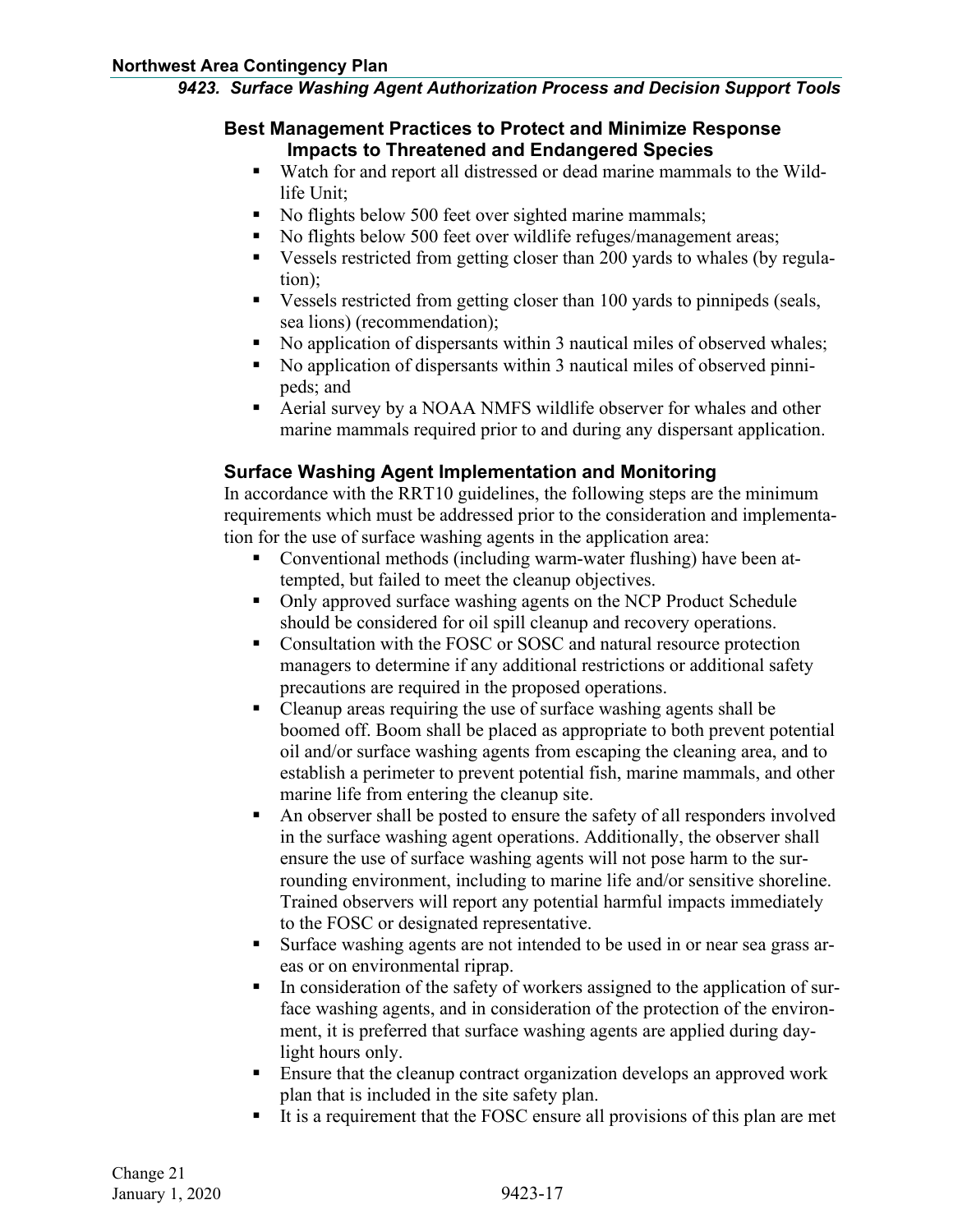and to notify RRT10 of any changes.

#### **Aerial and Wildlife Operations**

The Aircraft TYPE (tail number) operating from XXX airfield will commence operations on DATE with NAME NOAA as the wildlife observer.

The wildlife observers performing aerial observations will be personnel from NOAA. The observers will notify the surface washing agent team should they observe wildlife that must be avoided. Wildlife observers and wildlife aircraft pilots will attend operational briefings.

#### **Surface Washing Agent Checklist**

- $\Box$  The product to be used is on the NCP Product Schedule.
- $\Box$  Check SDSD to confirm the proper product is being utilized.
- $\Box$  Provide visual monitoring to ensure that the surface washing agent is being applied as recommended by the manufacturer.

### **Technique 1**

See attachment

- $\Box$  Apply agent ton sorbent pad then wipe
- $\Box$  Apply agent on soiled surface then wipe with pad
- $\Box$  Other: apply agent on brush then scrub vessel.

### **Technique 2**

See attachment. *Only to be used if technique 1 is unsuccessful; must be approved by FOSC/SOSC.*

- $\Box$  Apply agent, flush with high pressure ambient or hot water
- $\Box$  Apply agent then steam clean
- $\Box$  High pressure or hot water wash to remove bulk of oil, then apply agent, then low pressure wash to remove residual stain
- $\Box$  Other
- $\Box$  Evaluate effectiveness
	- o Can the flushing pressure and temperature be reduced without loss of effectiveness?
	- o What fraction of the treated (removed) oil is recovered?
- **D** REMINDERS
	- o Photographic documentation is recommended but not required.
	- o If subsurface plumes are observed, water sampling should be requested.
	- o If sampling is being conducted, record oil concentrations in the water adjacent to the treated areas.

#### **Best Management Practices to Protect and Minimize Response Impacts to Threatened and Endangered Species**

The following BMPS should be considered during surface washing agent applications:

 Watch for and report all distressed or dead marine mammals to the Wildlife Unit.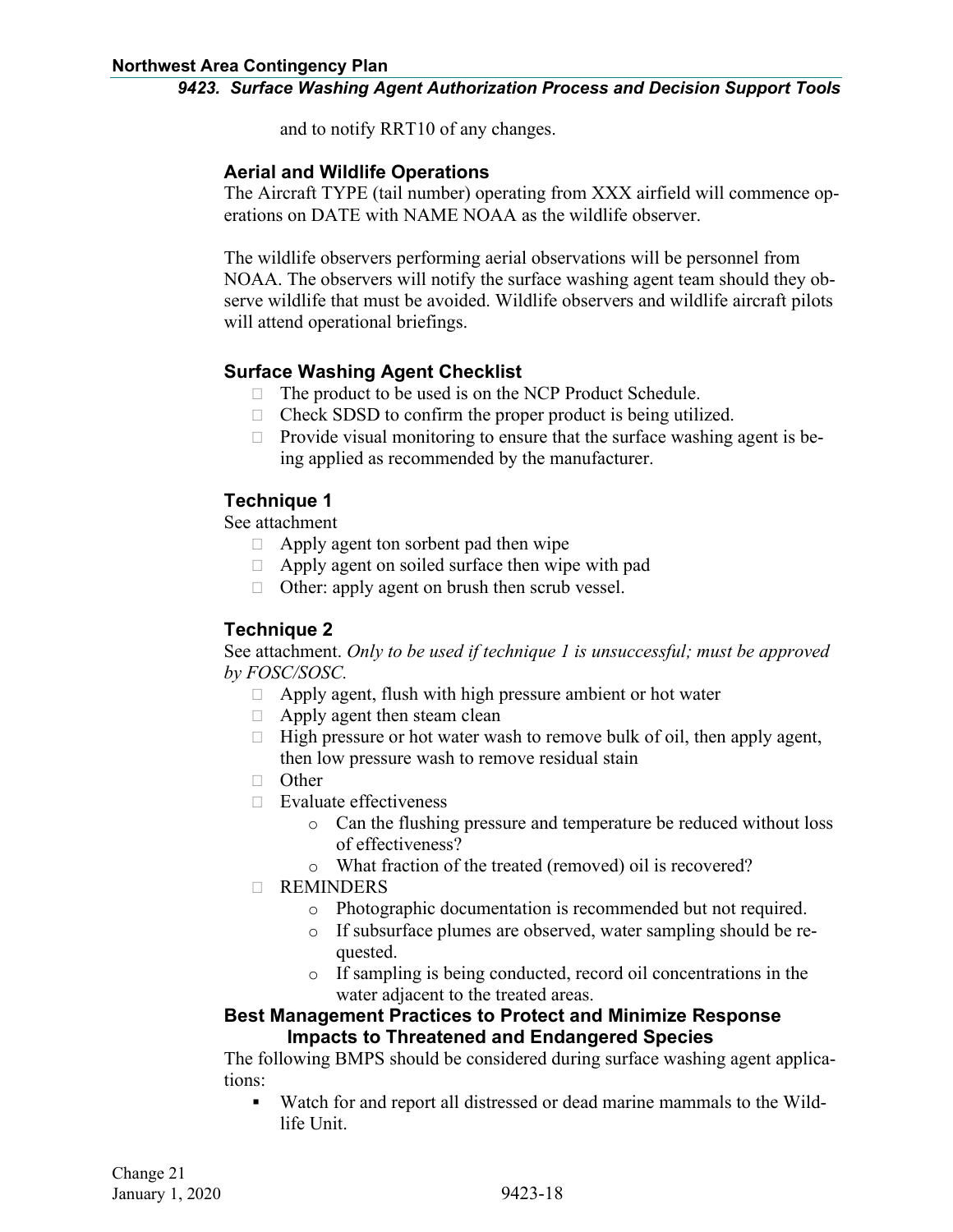- Restrict use to certain tidal elevations so that the oil/water effluent does not drain across sensitive low-tide habitats (damage can result from exposure to oil, oiled sediments, and hot water).
- **Protect nearby sensitive environments (salmon spawning streams, shellfish** beds, submerged aquatic vegetation, nursery areas, etc.) from the effects of increased oil runoff by the proper deployment of booms, sorbents, etc.: monitor for effectiveness of protection measures.
- Ensure safety of responders by maintaining proper span of control under experienced crew bosses.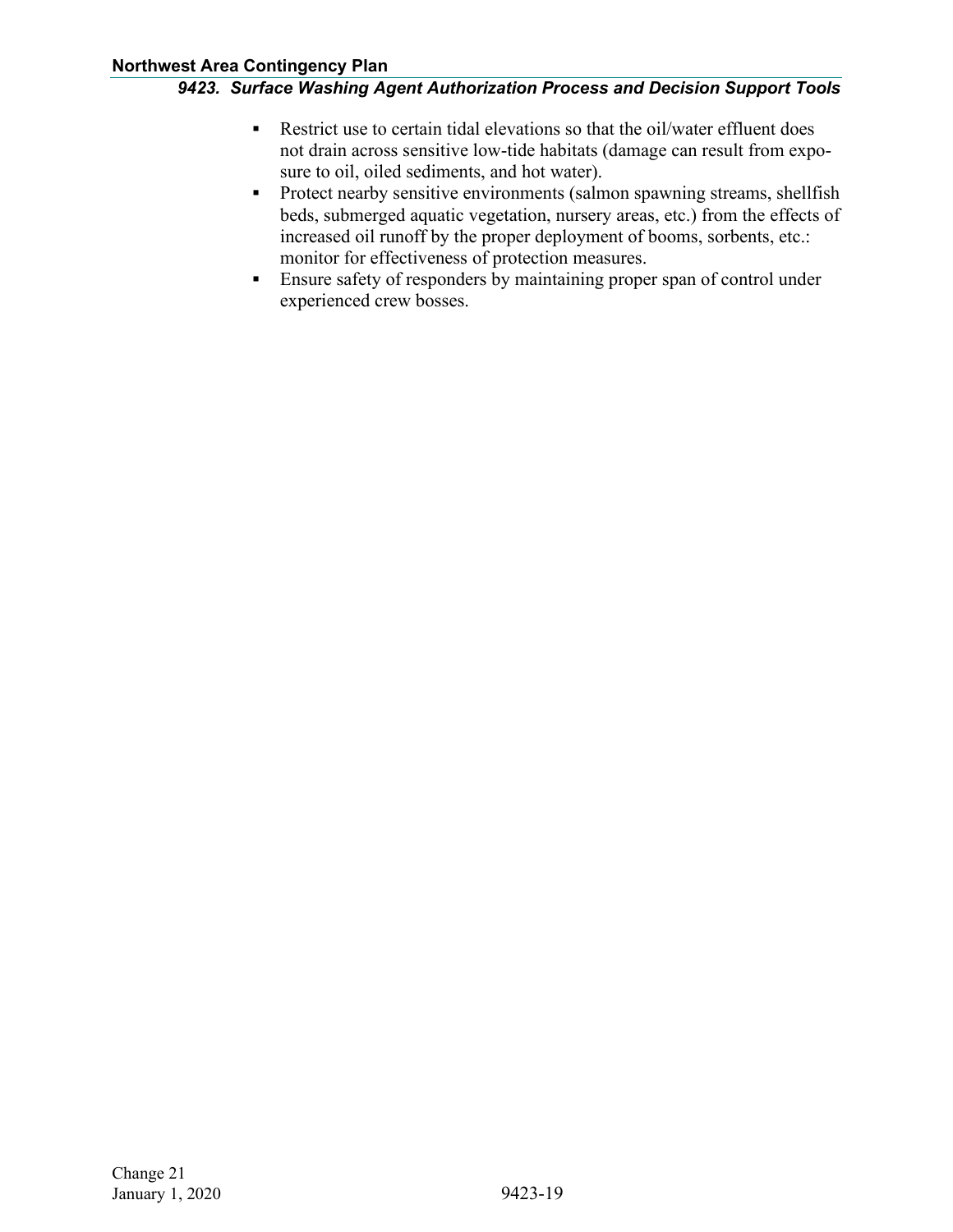| oanacc washing Agunt Response imomiation                 |                                                                                            |                  |  |                                |                     |               |          |  |                          |
|----------------------------------------------------------|--------------------------------------------------------------------------------------------|------------------|--|--------------------------------|---------------------|---------------|----------|--|--------------------------|
| Date:                                                    | <b>Daily Aerial/Vessel Dispersant Application Plan (DADAP)</b><br>Location or ID:<br>Time: |                  |  |                                |                     |               |          |  |                          |
| Dispersant Staging Airport Supervisor (Name and Phone #) |                                                                                            |                  |  |                                |                     |               |          |  |                          |
|                                                          |                                                                                            |                  |  |                                |                     |               |          |  |                          |
|                                                          |                                                                                            |                  |  | <b>Spill Site Information:</b> |                     |               |          |  |                          |
| <b>Spill Location:</b>                                   |                                                                                            | Latitude         |  |                                | Longitude           |               |          |  | <b>Spill Size (bbls)</b> |
|                                                          |                                                                                            |                  |  |                                |                     |               |          |  |                          |
| <b>Water Body:</b>                                       |                                                                                            |                  |  |                                |                     |               |          |  |                          |
|                                                          |                                                                                            |                  |  | <b>Spill Site Weather</b>      |                     |               |          |  |                          |
| Wind (knts)                                              |                                                                                            | <b>Direction</b> |  | <b>Visibility</b>              |                     | <b>Sunset</b> |          |  | Seas (ft)                |
|                                                          |                                                                                            |                  |  |                                |                     |               |          |  |                          |
|                                                          |                                                                                            |                  |  |                                |                     |               |          |  |                          |
| <b>Attach Weather Report</b>                             |                                                                                            |                  |  |                                |                     |               |          |  |                          |
|                                                          |                                                                                            |                  |  | <b>Communications</b>          |                     |               |          |  |                          |
| <b>Primary (VHF)</b>                                     |                                                                                            |                  |  |                                | <b>Sat Phone #:</b> |               |          |  |                          |
| <b>Secondary</b><br>(VHF)                                |                                                                                            |                  |  |                                | <b>Marine Radio</b> |               |          |  |                          |
| <b>Emergency</b><br>(VFH)                                |                                                                                            |                  |  |                                |                     |               |          |  |                          |
|                                                          |                                                                                            |                  |  | <b>Aircraft Information</b>    |                     |               |          |  |                          |
| <b>Type</b>                                              | Tail #                                                                                     |                  |  | <b>Call Sign</b>               | <b>Airport</b>      |               | PIC/Crew |  | Passen-                  |
|                                                          | <b>ETA</b>                                                                                 |                  |  |                                | gers                |               |          |  |                          |
|                                                          |                                                                                            |                  |  |                                |                     |               |          |  |                          |
|                                                          |                                                                                            |                  |  |                                |                     |               |          |  |                          |
|                                                          |                                                                                            |                  |  | <b>Vessel Information</b>      |                     |               |          |  |                          |
| <b>Name</b>                                              | Port<br>Captain<br><b>Purpose</b>                                                          |                  |  |                                |                     | Other         |          |  |                          |
|                                                          |                                                                                            |                  |  |                                |                     |               |          |  |                          |
|                                                          |                                                                                            |                  |  |                                |                     |               |          |  |                          |
|                                                          |                                                                                            |                  |  |                                |                     |               |          |  |                          |
|                                                          |                                                                                            |                  |  |                                |                     |               |          |  |                          |

# **Surface Washing Agent Response Information**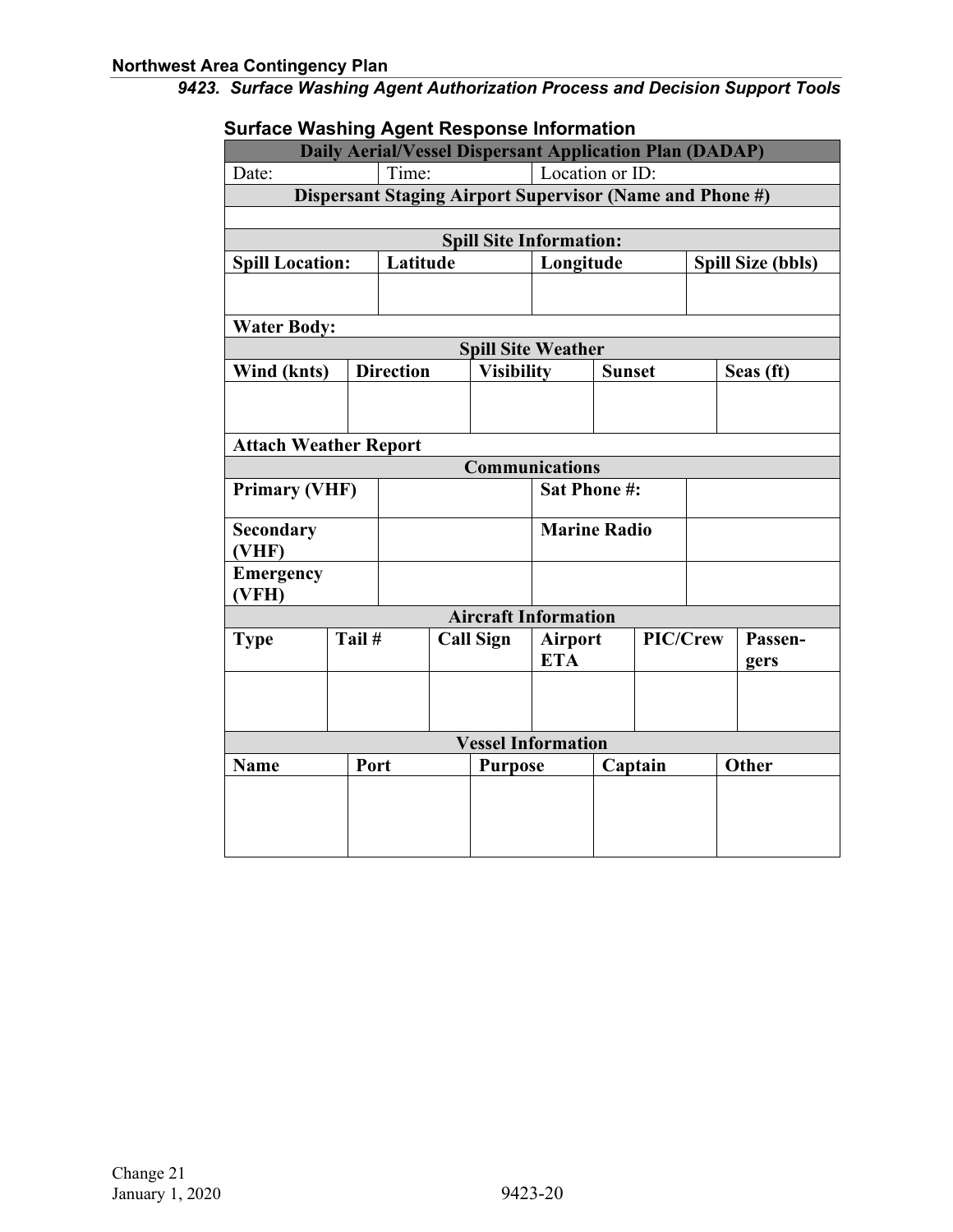#### **Activity Schedule, Staging Base Briefing, and Staging Base Information**

| <b>Daily Activity Schedule at Staging Base</b>     |  |                                    |  |
|----------------------------------------------------|--|------------------------------------|--|
| Date:                                              |  |                                    |  |
| <b>Surface Washing Agent Group Staging</b>         |  |                                    |  |
| <b>Base Supervisor:</b>                            |  |                                    |  |
| <b>Time</b>                                        |  | <b>Activity</b>                    |  |
|                                                    |  |                                    |  |
|                                                    |  |                                    |  |
|                                                    |  |                                    |  |
|                                                    |  |                                    |  |
|                                                    |  |                                    |  |
|                                                    |  |                                    |  |
|                                                    |  |                                    |  |
|                                                    |  |                                    |  |
|                                                    |  |                                    |  |
|                                                    |  |                                    |  |
| <b>Daily Operational Briefing Agenda</b>           |  |                                    |  |
| <b>Safety</b>                                      |  | Per safety plan (new info?)        |  |
| Weather                                            |  | Review weather report              |  |
| <b>Communications</b>                              |  | See DADAP                          |  |
| <b>Dosage</b>                                      |  | 5 gpa?                             |  |
| <b>Approach Info</b>                               |  |                                    |  |
| <b>Oil Spill Location and Description</b>          |  | Oil is moving (direction/approach) |  |
| <b>Operations Procedure Changes CALL</b>           |  |                                    |  |
| <b>Review Flight Schedule</b>                      |  |                                    |  |
| <b>Reporting Requirements and Procedures</b>       |  |                                    |  |
| <b>Photographic and Videos</b>                     |  | Every flight                       |  |
| <b>Observation Logs</b>                            |  | Every flight                       |  |
| <b>Attachments</b>                                 |  |                                    |  |
| Safety Data Sheet for the Surface Washing Product  |  |                                    |  |
| <b>ICS</b> Form 232 Resources at Risk              |  |                                    |  |
| FOSC Surface Washing Agent Authorization Checklist |  |                                    |  |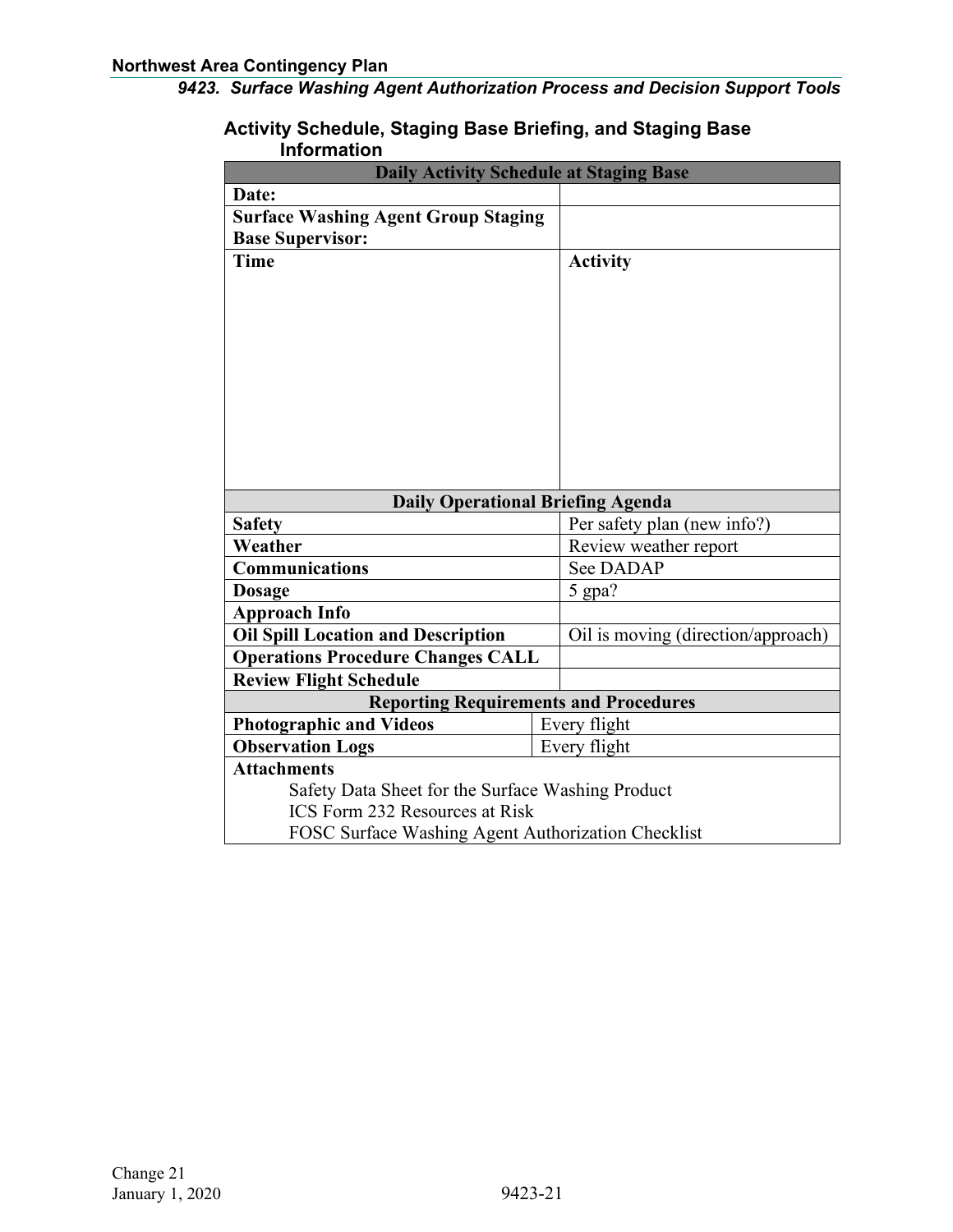# **Tool 5 Tribal and other Trustee Technical Coordination Master List**

The purpose of this tool is to gather a comprehensive list of all the Tribal, agency resource trustee and other key representatives who should be coordinated with and engaged on a technical level for input into the overall tradeoff discussion which is part of the Environmental Unit Recommendation process. This list is designed to be completed at the time of an incident, and will most likely be different during each incident. This form should be completed by the EU.

| <b>Organization Name (e.g.</b><br>Tribe, Fed-<br>eral/State/County<br>agency, etc.) | <b>POC Name and Contact</b><br><b>Info</b> | <b>Comments</b> |
|-------------------------------------------------------------------------------------|--------------------------------------------|-----------------|
|                                                                                     |                                            |                 |
|                                                                                     |                                            |                 |
|                                                                                     |                                            |                 |
|                                                                                     |                                            |                 |
|                                                                                     |                                            |                 |
|                                                                                     |                                            |                 |
|                                                                                     |                                            |                 |
|                                                                                     |                                            |                 |
|                                                                                     |                                            |                 |
|                                                                                     |                                            |                 |
|                                                                                     |                                            |                 |
|                                                                                     |                                            |                 |
|                                                                                     |                                            |                 |
|                                                                                     |                                            |                 |
|                                                                                     |                                            |                 |
|                                                                                     |                                            |                 |
|                                                                                     |                                            |                 |
|                                                                                     |                                            |                 |
|                                                                                     |                                            |                 |